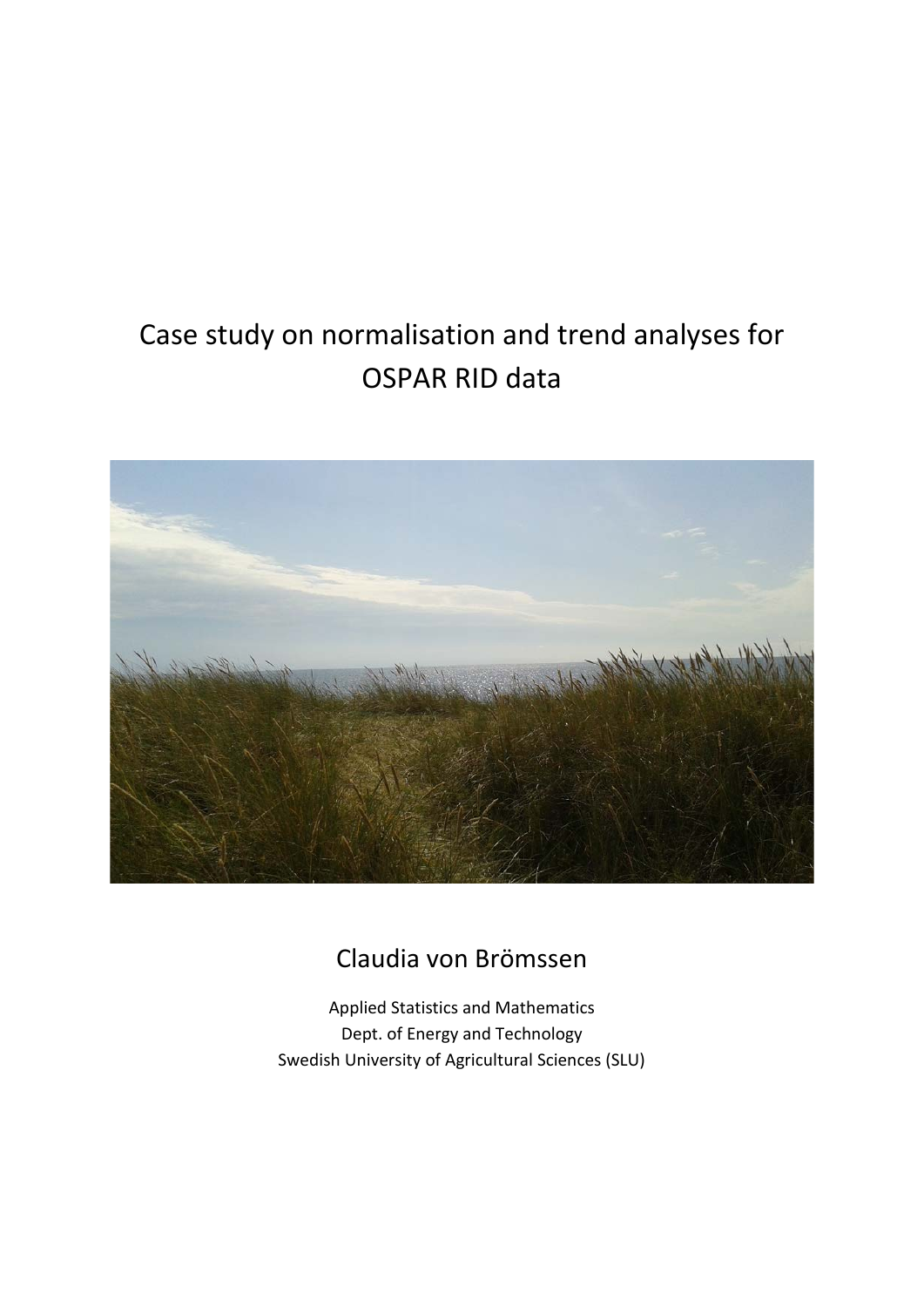## **Case study on normalisation and trend analyses for OSPAR RID data**

*Claudia von Brömssen*

[claudia.von.bromssen@slu.se](mailto:claudia.von.bromssen@slu.se)

**Utgivningsort:** Uppsala

**Utgivningsår:** 2017

**Omslagsbild:** View over Kattegatt, Southern Sweden (foto: Claudia von Brömssen)

**Serietitel:** Rapport / Institutionen för energi och teknik, SLU

**Delnummer i serien:** 093

**ISSN: 1654-9406**

**Elektronisk publicering:** [http://epsilon.slu.se](http://epsilon.slu.se/)

**Nyckelord:** trend analysis, normalisation, RID data, breakpoint detection.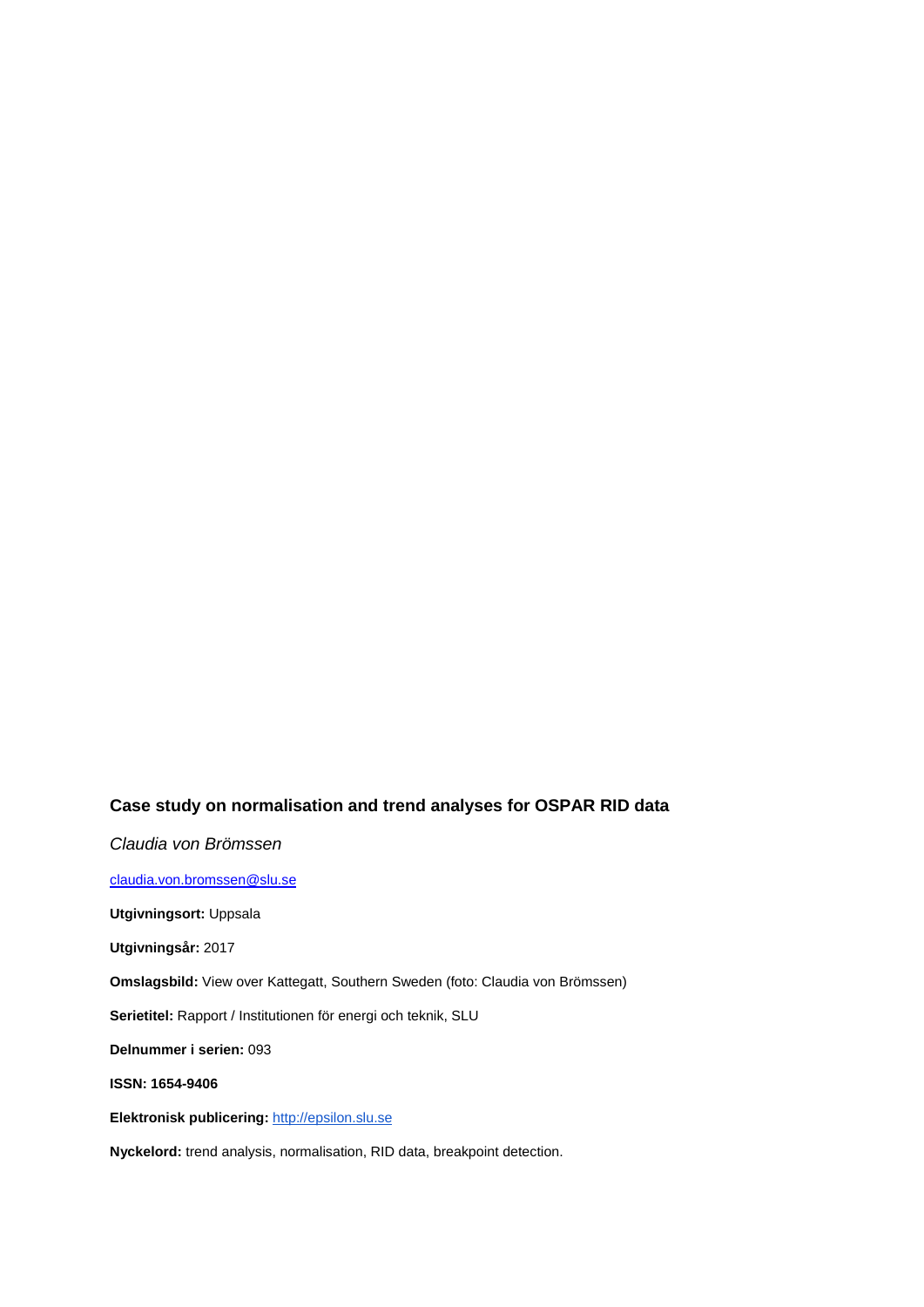# Contents

| 1. |                                                                                         |  |
|----|-----------------------------------------------------------------------------------------|--|
| 2. |                                                                                         |  |
|    |                                                                                         |  |
| 3. |                                                                                         |  |
|    |                                                                                         |  |
|    |                                                                                         |  |
|    |                                                                                         |  |
|    | 3.2.2.                                                                                  |  |
|    | 3.2.3.                                                                                  |  |
|    | 3.2.4.                                                                                  |  |
|    |                                                                                         |  |
|    |                                                                                         |  |
|    |                                                                                         |  |
|    |                                                                                         |  |
|    |                                                                                         |  |
| 4. |                                                                                         |  |
|    |                                                                                         |  |
|    |                                                                                         |  |
|    |                                                                                         |  |
|    |                                                                                         |  |
|    |                                                                                         |  |
|    |                                                                                         |  |
|    |                                                                                         |  |
|    |                                                                                         |  |
|    |                                                                                         |  |
| 5. |                                                                                         |  |
|    |                                                                                         |  |
|    | 5.1.1 Methods that have a priori information about the location of a break point  23    |  |
|    | 5.1.2 Methods that have NO a priori information about the location of a break point  24 |  |
|    |                                                                                         |  |
|    |                                                                                         |  |
| 6. |                                                                                         |  |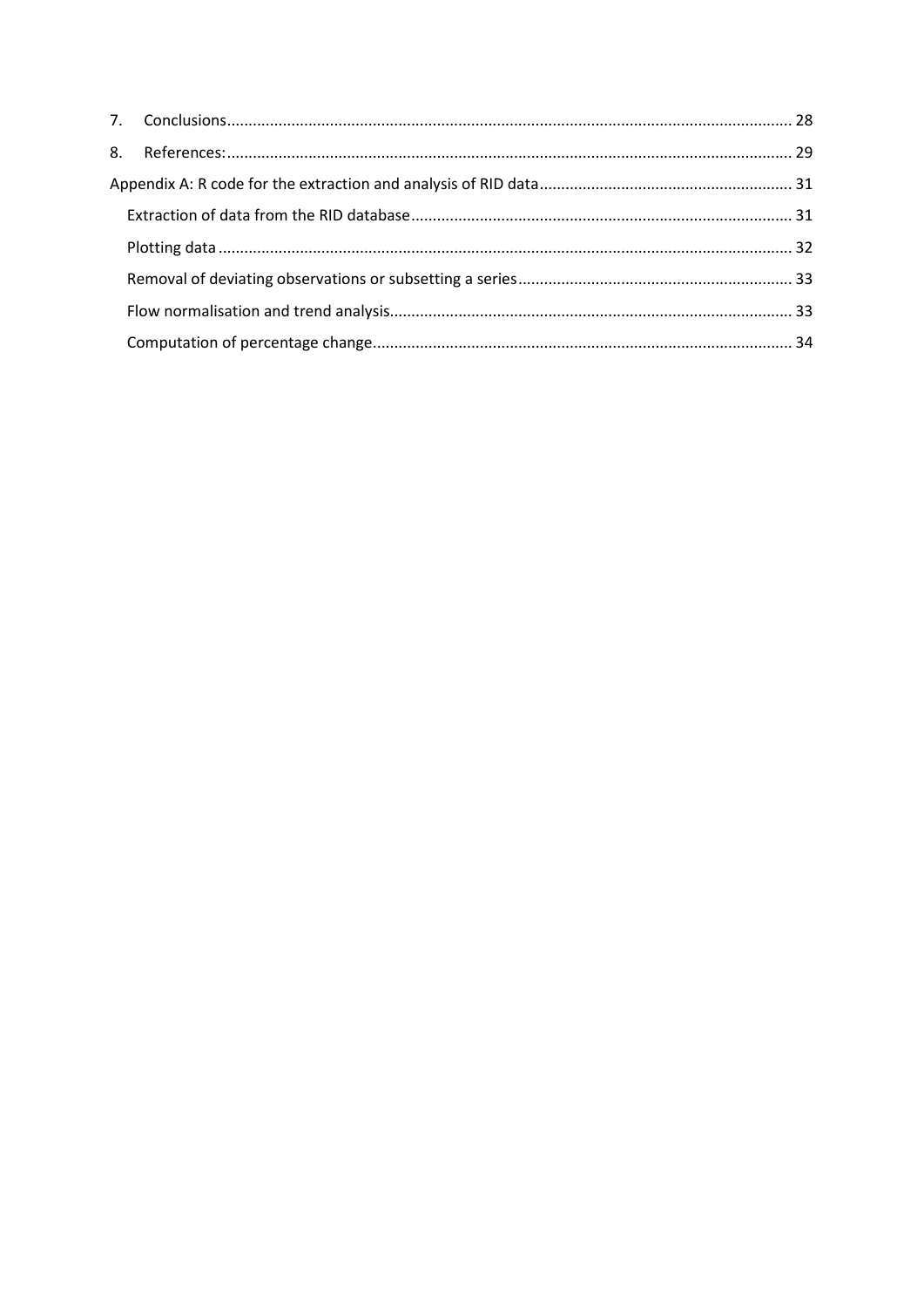## <span id="page-4-0"></span>1. Introduction

The objective of this report is to present statistical methods for normalisation, trend analysis and breakpoint analysis and illustrate these methods on some case studies. It includes general recommendations on methodology that can be used for OSPAR RID data and a suggestion how to conduct such analysis in the open source software R.

## <span id="page-4-1"></span>2. The RID database

## <span id="page-4-2"></span>**2.1 Reported loads and river flow**

For OSPAR reports the load of substances is reported as annual loads:

$$
Load = Q_r \frac{\sum_{i=1}^{n} C_i Q_i}{\sum_{i=1}^{n} Q_i}
$$

where  $C_i$  is the measured concentration in sample i,  $Q_i$  is the corresponding flow for sample i and  $Q_r$ is the mean flow rate for the period in question, i.e. annual flow. n is the number of samples taken during the period (OSPAR Commission, 2008).

Annual loads are usually computed from monthly or quarterly data. River flow is monitored continuously or daily in most countries, but local differences do occur.

## <span id="page-4-3"></span>3. Flow normalisation

Flow normalisation for time series of loads is relevant when the interest is not on the observed annual load to a receiving water body including short-term variation caused by meteorological or hydrological conditions but instead on long-term changes over time. Statistical methodology for normalisation stretches from simple ratios, over linear regression models to flexible non-linear models.

## <span id="page-4-4"></span>**3.1 Choice of normalisation period**

When data is normalised the goal is to establish reasonable loads for a situation when meteorological or hydrological conditions were at a constant level over time. This is obtained by removing the short-term variations created by annual flow conditions, while containing the mean of the loads at a level that would be observed for a mean flow  $\bar{q}$ . The mean flow can be the average flow over the entire observed time period or for a chosen reference period. For subsequent trend test the choice of mean flow level is not important since it is constant over time and therefore does not influence the temporal structure.

If the goal of the analysis is to estimate normalised annual loads at reasonable levels in order to compare inputs to receiving waters from different countries or to add up inputs from different sources it is important that the same reference periods are used. It could be problematic, for example, to use period A for one input series and period B (which is some years shorter) for another, if the excluded years were especially dry or wet. The reference period should be chosen to be as long as possible to give a relevant estimate of the conditions during an 'average' year. Also, using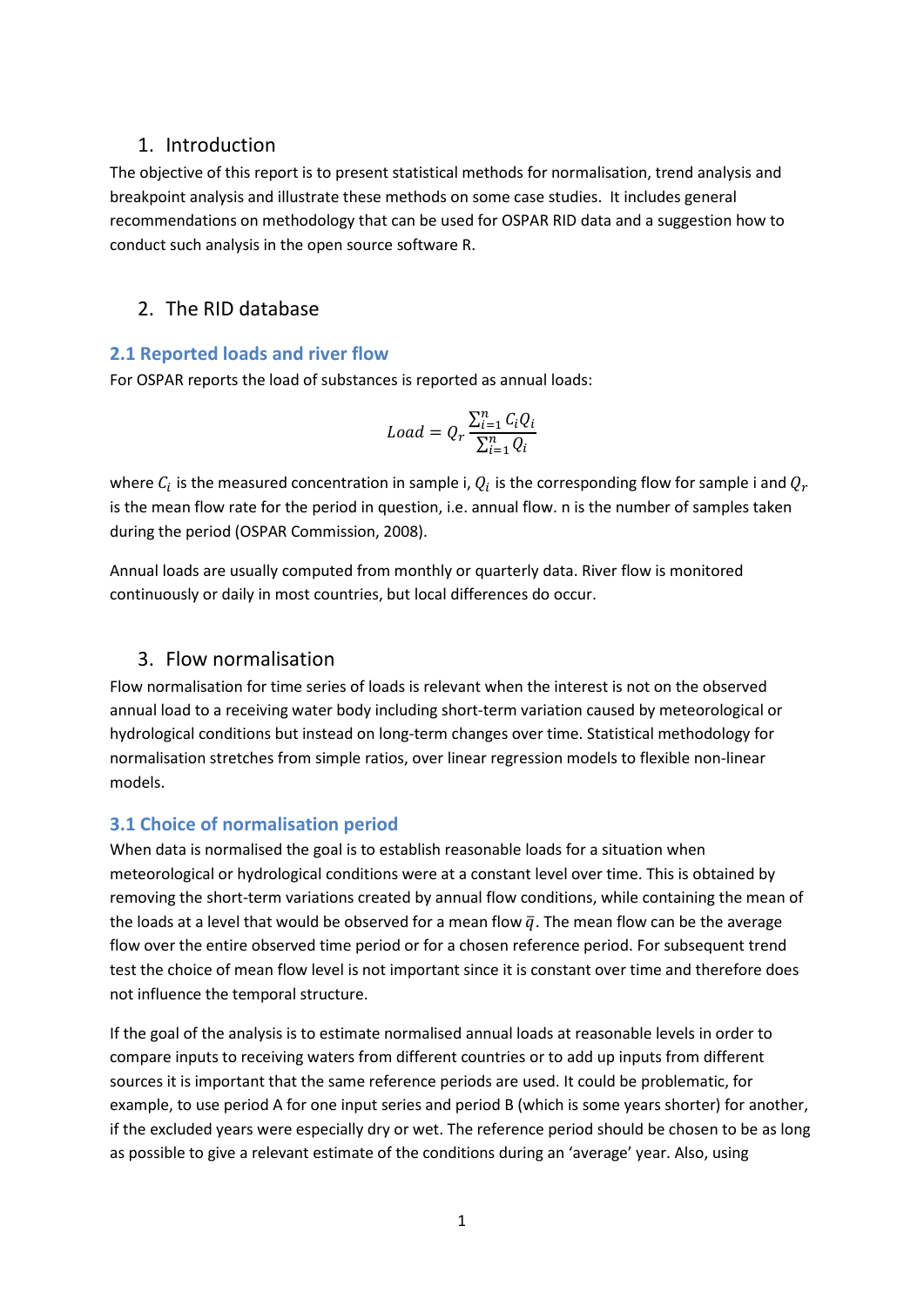normalisation, it is assumed that flow levels do not change systematically over time, i.e. they do not exhibit a trend on their own.

#### <span id="page-5-0"></span>**3.2 Methods**

Normalisation can be conducted using statistical regression models or by simple ratios between loads and flow. Three approaches are described and compared below.

#### <span id="page-5-1"></span>**3.2.1. Flow normalisation by ratios**

Loads can be normalised by taking the ratio between the load and the flow rate (Uhlig and Kuhbier, 2001):

$$
RL_i = \frac{L_i}{q_i}
$$

This gives a measure on the concentration scale. To normalise this value to a normal flow year the ratio is multiplied by an appropriate long term average or reference value for flow  $\bar{q}$ :

$$
NRL_i = \frac{L_i}{q_i} \cdot \overline{q}
$$
 (A)

#### **3.2.2. Flow normalisation by linear regression**

<span id="page-5-2"></span>A more common way to do flow-normalisation is by linear regression, assuming a linear relationship between the response variable, here nutrient load, and the flow variable. The model used is then

$$
L_i = \alpha + \beta_2 q_i \tag{B}
$$

for years i=1, n. Parameter  $\alpha$  is the intercept and  $\beta$  describes the relationship between discharge and load. An increase of one unit in discharge leads to a modelled  $\beta$  units increase in load.

For the model above it is assumed that the mean load is approximately constant over time, which in longer time series usually is not the case. To account for this the model can be extended to:

$$
L_i = \alpha + f(t_i) + \beta_2 q_i \tag{C}
$$

where  $f(t_i)$  represent the mean levels changing over time and  $\beta_2$  describes again the relationship to loads. The structure of  $f(t_i)$  can be either linear, and is than replaced by  $\beta_1 t_i$  in the formula, or nonlinear but smooth. See section 4 for details.

Normalised loads are computed by removing the interannual variation of flow rate.

$$
NL_i = L_i - \beta q_i + \beta \bar{q}
$$

where  $\bar{q}$  is a flow rate mean. This means that for normalised loads the effect of the annual flow rates is removed and the effect of a 'normal' year is added to retain correct levels of mean loads (Stålnacke and Grimvall, 2001).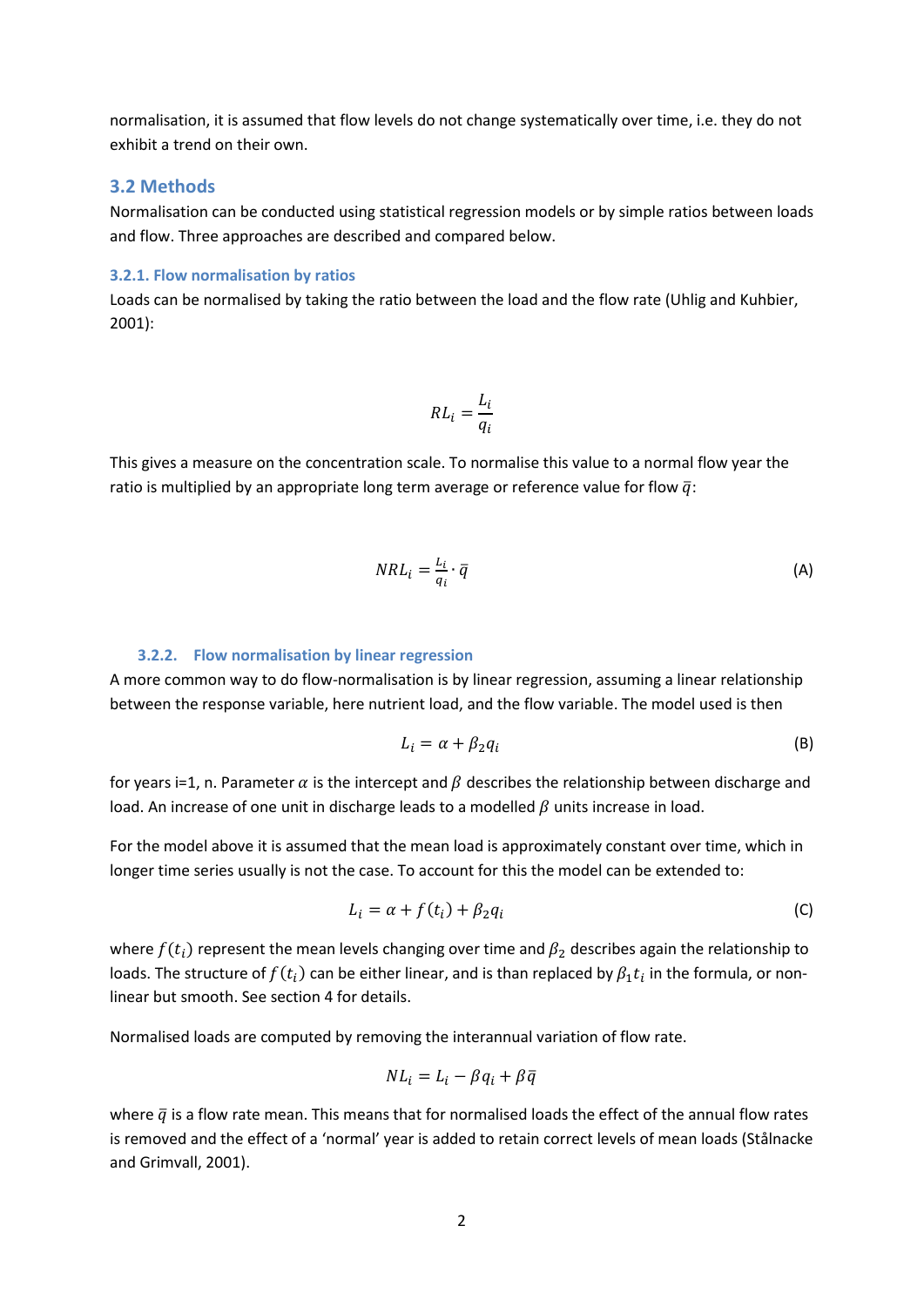#### **3.2.3. Flow normalisation by non-linear regression**

<span id="page-6-0"></span>The relationship between flow rate and loads could also be assumed to be non-linear. In that case the function describing this relationship could be modelled as a smooth or any other kind of nonlinear function

$$
L_i = \alpha + f(t_i) + g(q_i)
$$

Normalised loads can be produced from such models in a similar way as above but using the mean of the function  $g(q_i)$  to restore correct levels for the loads. Again, the trend function can be either linear or smooth.

#### **3.2.4. Assumptions in models**

<span id="page-6-1"></span>Normalisation models establish a function to describe the relationship between flow and loads and use the estimated relationship to remove effects of flow from the series. Since significance testing is not an important part of the normalisation step, we do not need data that are normally distributed or have equal variance. However, parameter estimation gets more stable if the distribution is at least symmetric and if variances are not too different. Since RID data are annual sums of loads their distribution is usually rather symmetric. It is also advisable to conduct normalisation only if there is a clear relationship to flow and the data is free from influential data points, see case study 3.3.2 for examples.

A further requirement in statistical models is that data used is independent. This is clearly not fulfilled in time series data, since measurements are made on at the same station or area at several times points. Annual data, however, exhibit often quite small correlations in time and therefore it is not proposed that the estimation of temporal correlation is included in these models.

## <span id="page-6-2"></span>**3.3 Case study**

#### <span id="page-6-3"></span>**3.3.1. Case study: The river X.**

Figure 1 (top) shows that the temporal pattern for flow rate and total nitrogen loads look very similar. In Figure 1 (bottom) total nitrogen loads are plotted against the flow rate, indicating a strong dependence of load on flow. In fact, the correlation between these two variables is 0.88. The plot of nitrogen loads does, therefore, rather reflect patterns in discharge and not in anthropogenic forcing.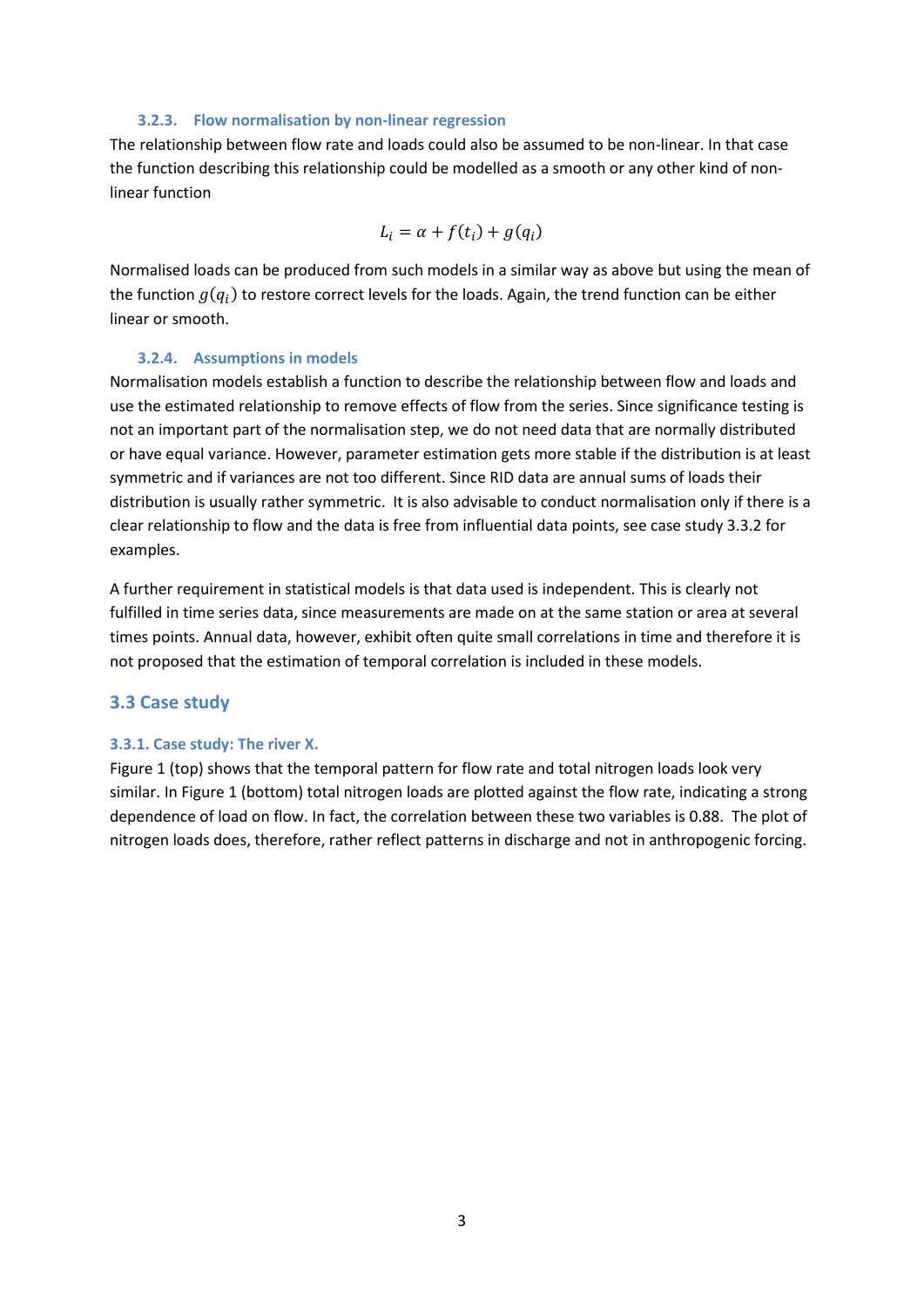

Flow rate



Normalisation is conducted by the three approaches discussed above. Figure 2 shows the observed total nitrogen loads and the normalised loads. The normalised loads from the 3 different models are very similar.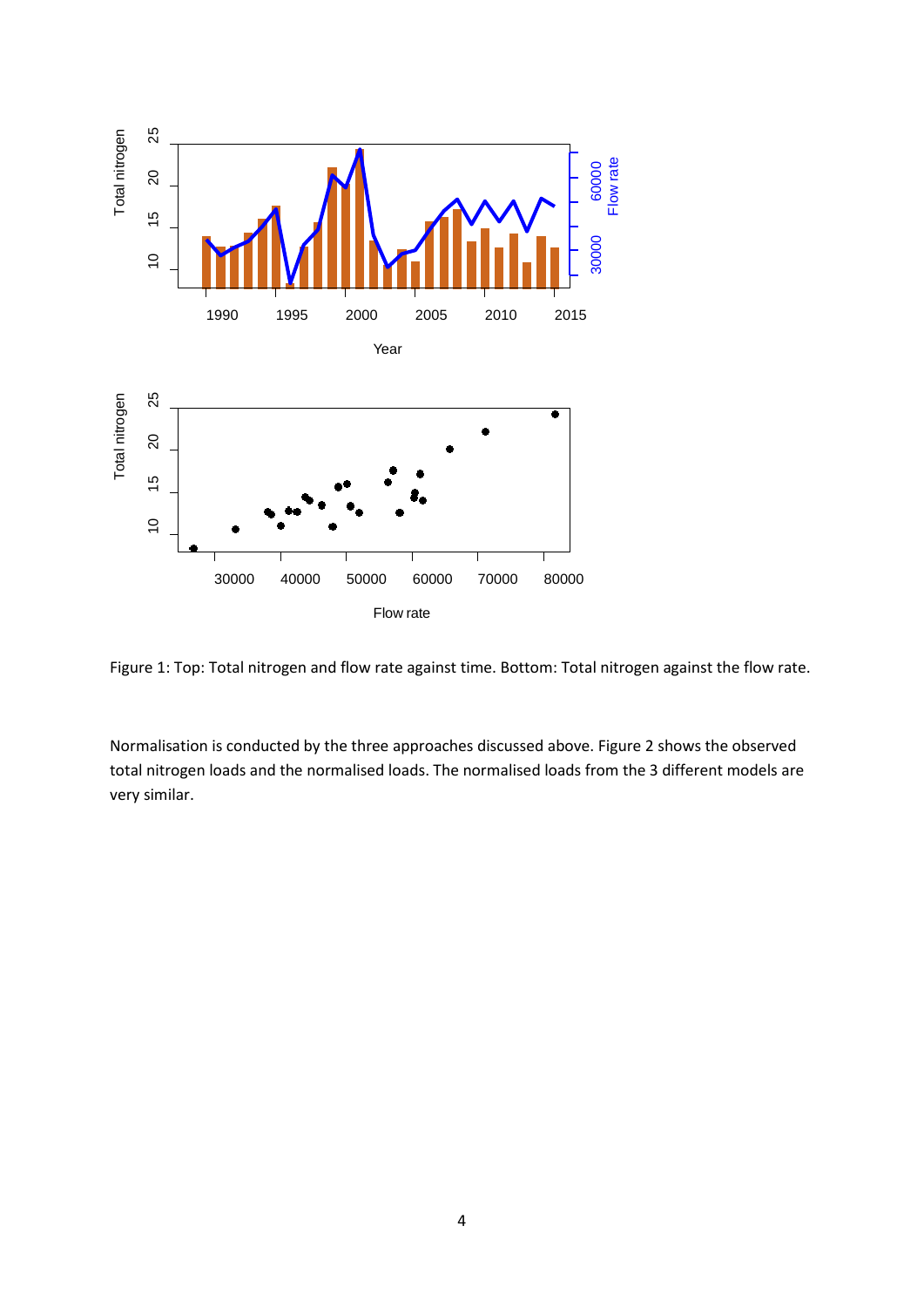

Figure 2: The original observed total nitrogen loads (grey circles) and normalised loads produced by the three methods: ratios (A, blue), linear regression with linear trend (B, red) and linear regression with a non-linear trend (C, green).

Since the dependence of total nitrogen loads on flow rate is strong, the choice of normalisation method is less important. With both methods B and C trend lines are estimated simultaneously and these are plotted in Figure 3. In this case it can be seen that the linear trend overestimates normalised values in the beginning and the end of the series, and underestimates values in the middle. The smooth trend line represents normalised loads better. If there is any knowledge about changes in emissions around year 2006 the series could also be split there and the two parts could be analysed separately. In that case linear trends for both parts are to be preferred , since the separate series would be too short to fit non-linear trends (Larsen and Svendsen, 2013).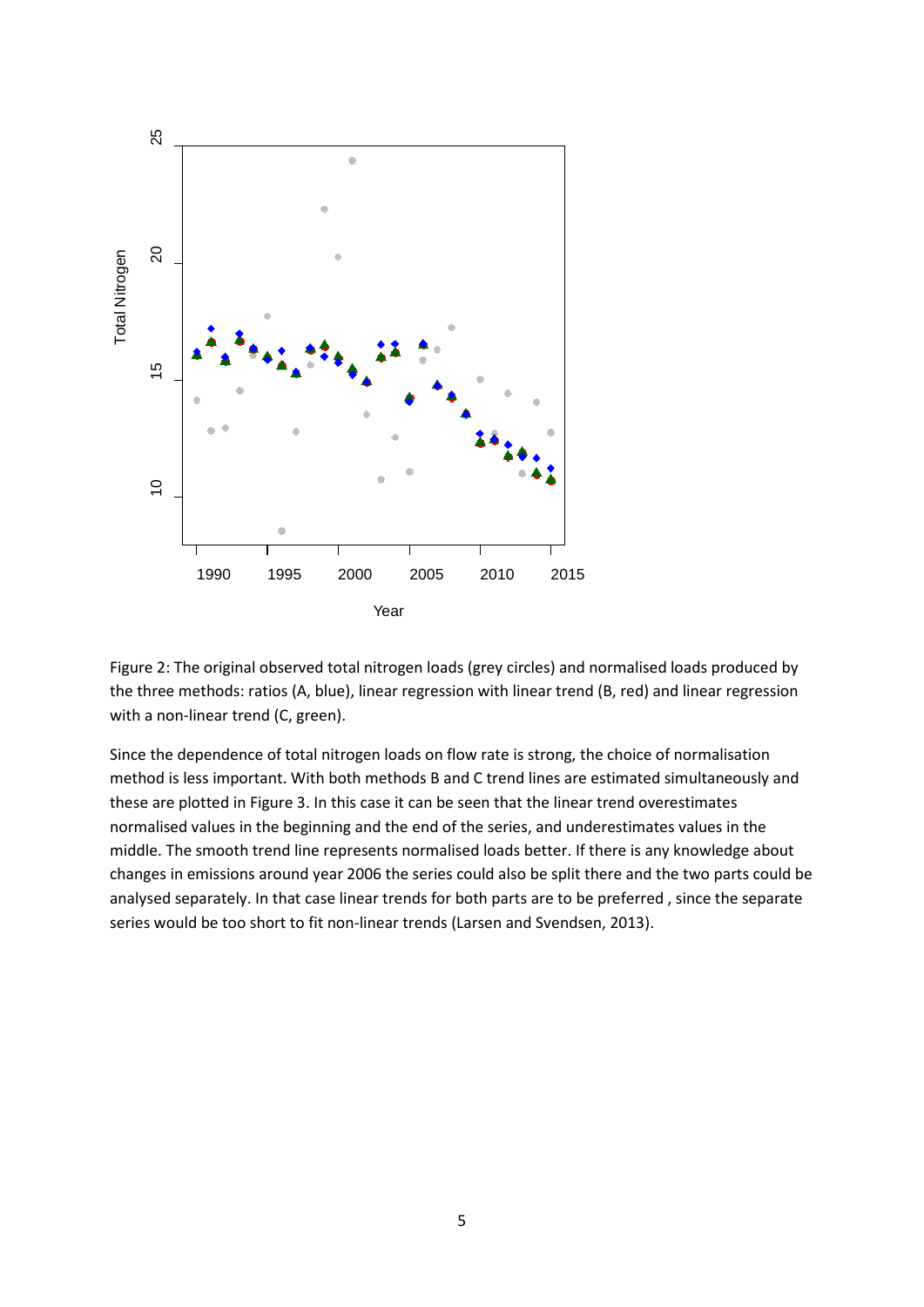

Figure 3: Normalised total nitrogen loads and estimated trend curves: linear (red) and smooth (green) trend. The normalised values as above.

#### <span id="page-9-0"></span>**3.3.2. Case study: The sea area Y.**

Total phosphorus input to Y is presented in Figure 4. In this case there are three data points that need special attention. The observations 1990 and 1991 lie on the same level (1.1) and are considerably higher than other values with comparable flow rates. The observation in 1999 has a very low level of phosphorus at the same time as the flow rate is quite large. To be able to discuss effects of these deviating observations we distinguish between the terms outlier and leverage point:

- outlier: an outlier is a value that lies at a considerably higher or lower value compared to other (surrounding) values
- leverage point: is an outlier that in addition lies at  $a$  for computations or models crucial location

For this data we can say that the observations for 1990 and 1991 are leverage points in the trend analysis, since they constitute high values at the start of the series and thereby influence trend estimates considerably. The observation in 1999 is not equally influential for the trend estimation and can be considered an outlier.

Regarding the normalisation step the observation in 1999 is a leverage point since it influences the slope of the normalisation function (Figure 4, bottom and Figure 5), while the observations in 1990 and 1991 are outliers. The analysis below is done in two parts: Part 1 uses all observations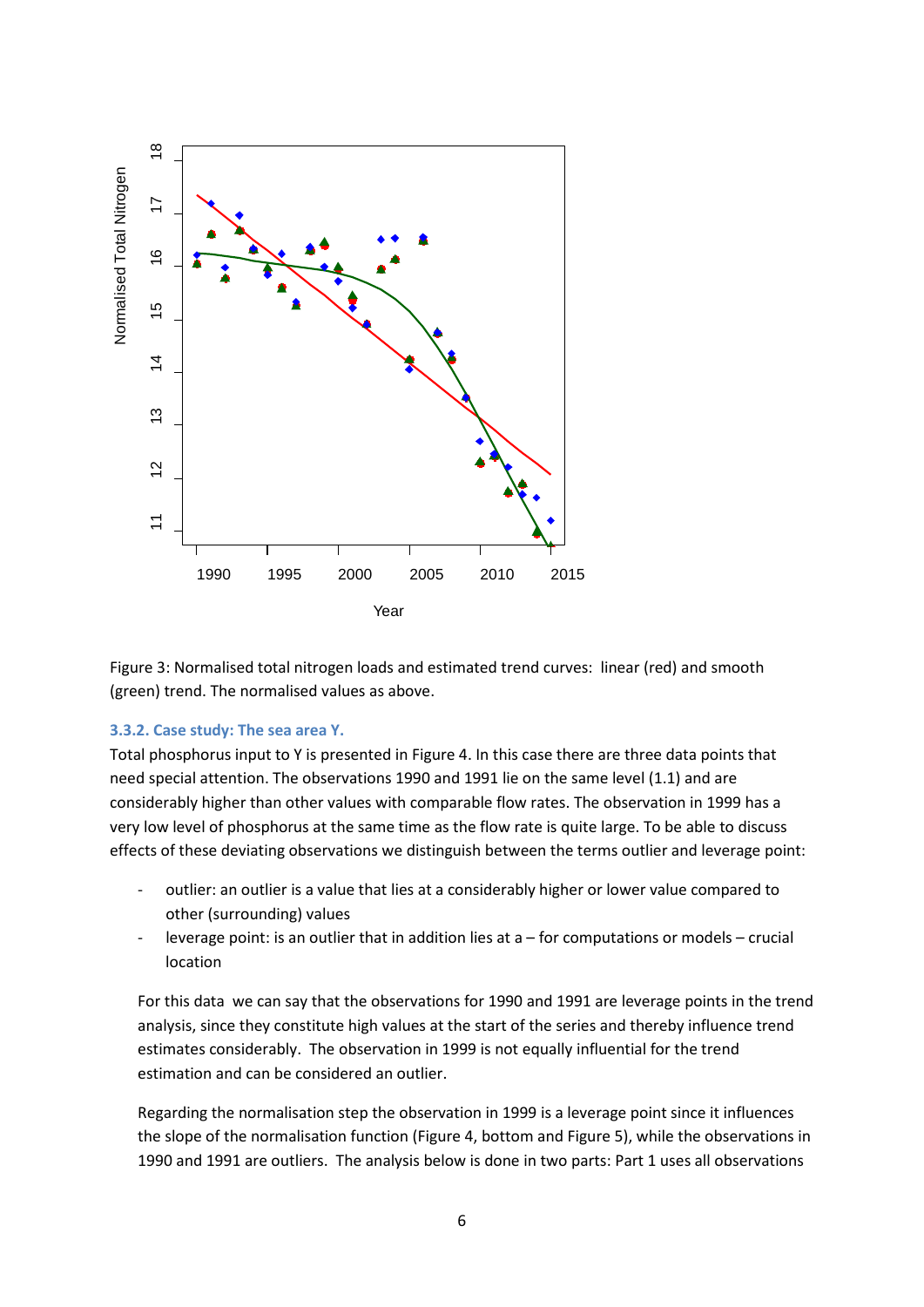and Part 2 presents the analysis when the three observations in 1990, 1991 and 1999 are removed.



Figure 4: Top: Total phosphorus and flow rate against time. Bottom: Total phosphorus against flow rate.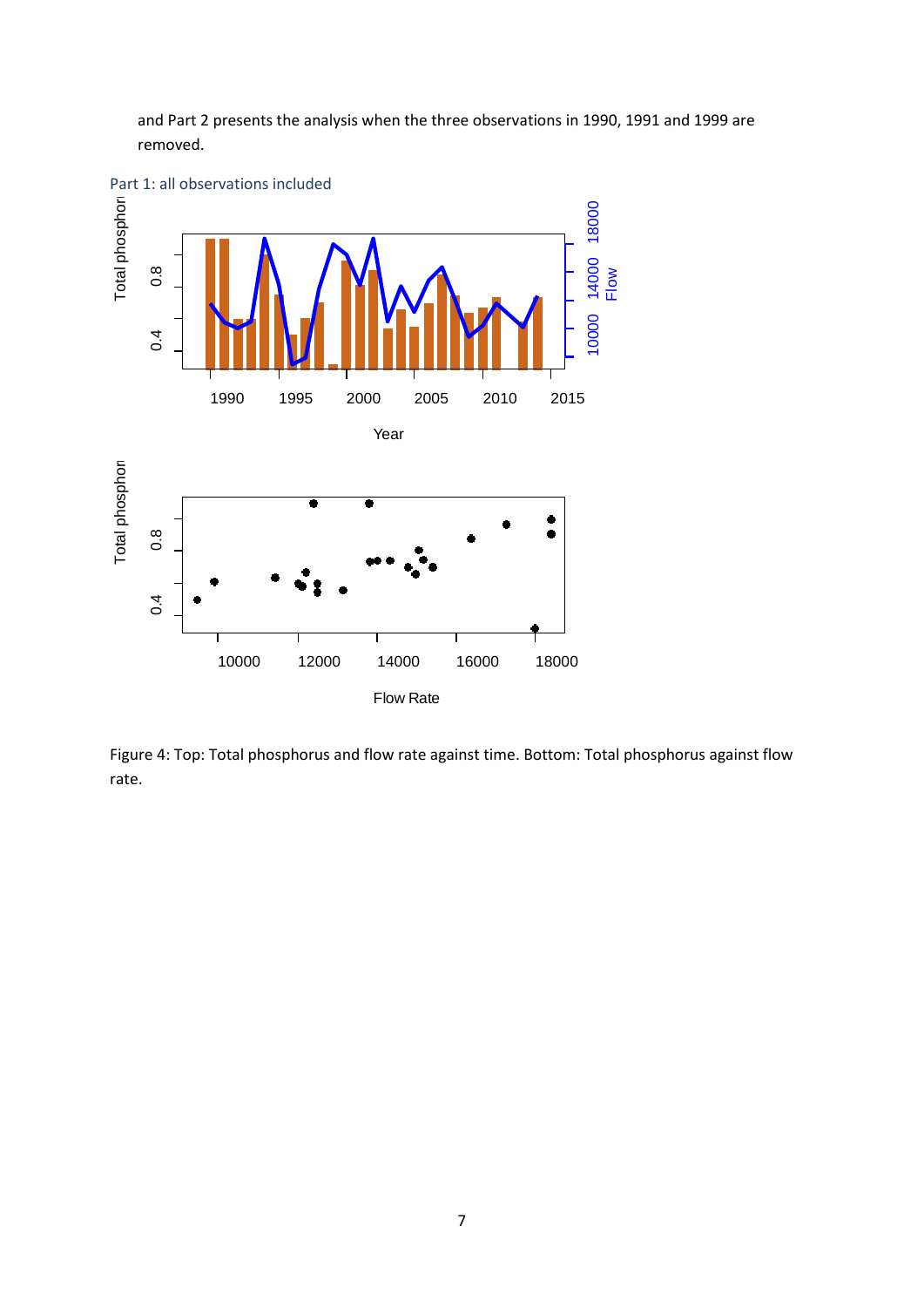

Figure 5: The relationship of total phosphorus to flow rate. Black line: the regression fit for all data, red line: the regression fit if the leverage point in 1999 is removed (grey point).

In cases like this it should be determined if the leverage point is correct and why it does not fit into the common picture of the flow-load relationship. The exclusion of the point should be considered, since it worsens the estimated relationship for the remaining points and, by that, could introduce artefacts in the normalised data.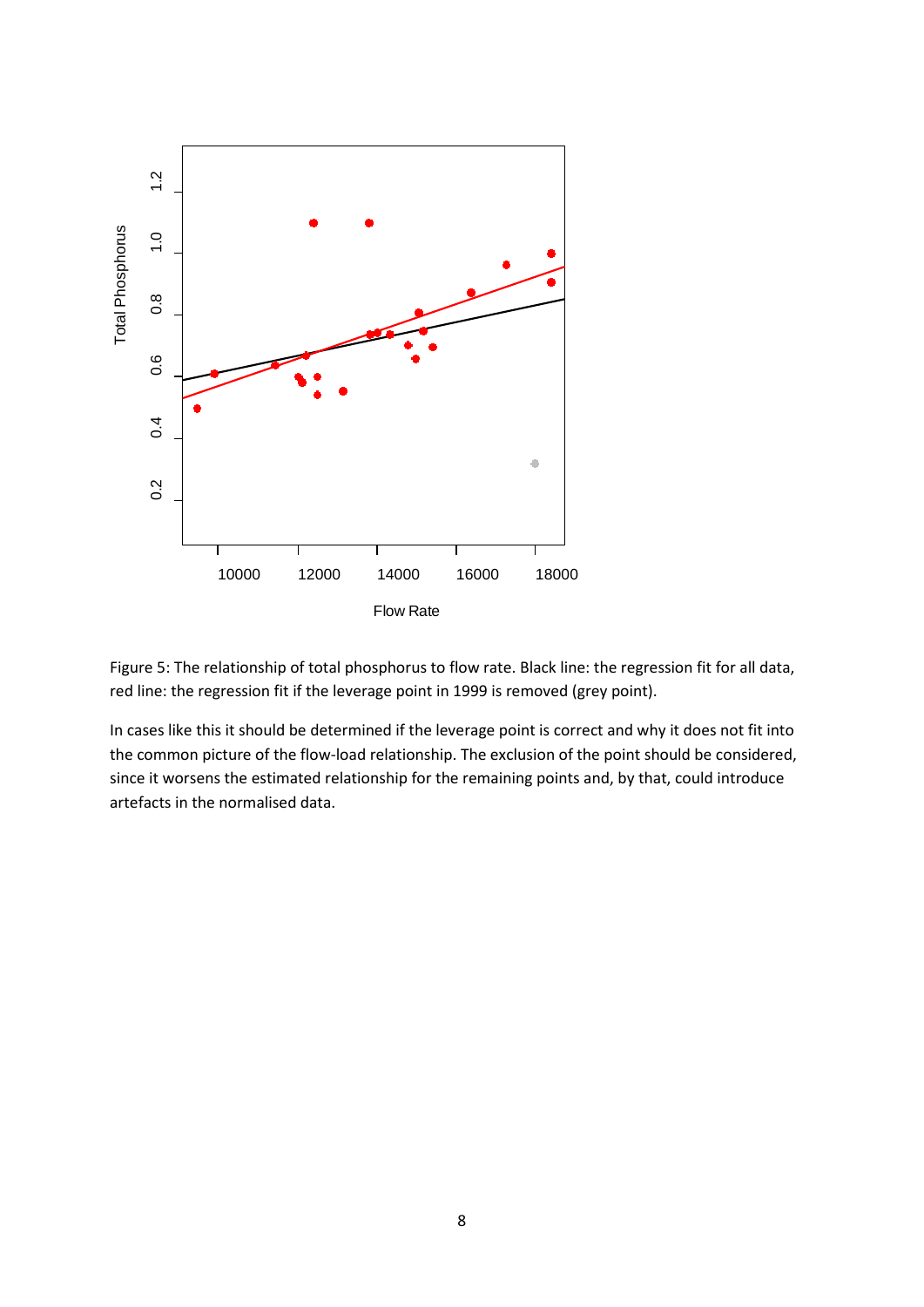

Figure 6: The original observed total phosphorus loads (grey circles) and normalised loads produced by the three methods: ratios (A, blue), linear regression with linear trend (B, red) and linear regression with a non-linear trend (C, green).

In Figure 6 we also see that there is a larger spread for the normalised values as there has been for the data in river X, since the normalisation model is influenced in different ways by how the trend function is estimated due to these leverage points. Especially, it should be noted that the normalised values of the outlying observations for 1991 and 1999 actually are even more deviating than the original observations.

#### Part 2: influential observations removed

To illustrate the effect of the 3 influential observations further we repeat the study with data for 1992-2014 and a missing observation 1999. Data is presented in Figure 7. For this data the flow-load relationship is much clearer and the different normalisation methods lead to very similar results (Figure 8).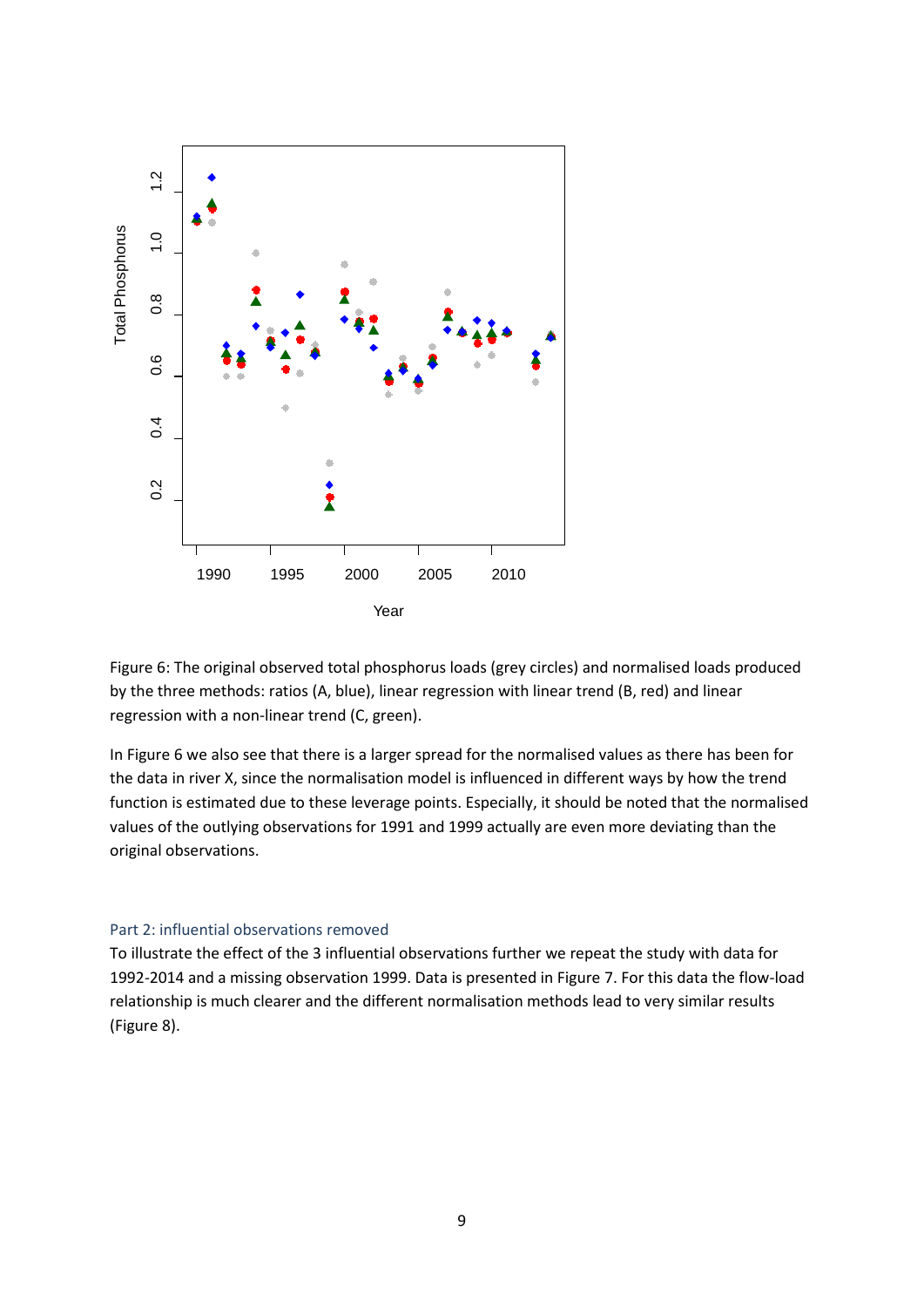

Figure 7: Top: Total phosphorus and flow rate against time. Bottom: Total phosphorus against flow rate. 3 observations are removed (1990, 1991 and 1999).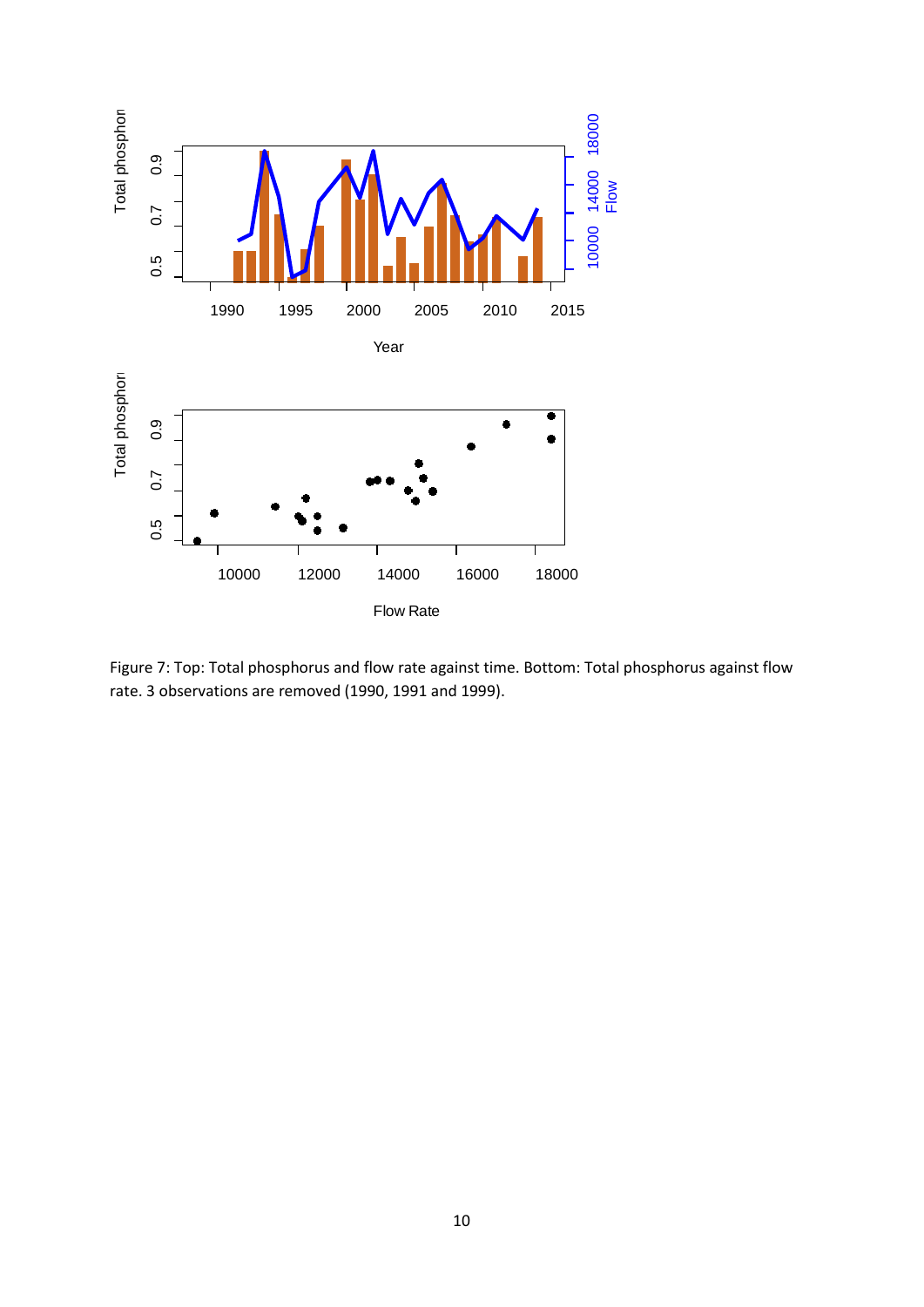

Figure 8: The original observed total phosphorus loads (grey circles) and normalised loads produced by the three methods: ratios (A, blue), linear regression with linear trend (B, red) and regression with a non-linear trend (C, green).

#### <span id="page-14-0"></span>**Nonlinear relation between load and flow**

For both series also a non-linear relationship between load and flow was tested. For this a thin plate spline fit in a generalised additive model was used. Thin plate spline fits have the advantage that they reduce to linear fits if that is the best function to describe the data. For both case studies (for the sea area Y with and without leverage points) the spline fit resulted in a linear fit.

#### <span id="page-14-1"></span>**3.4 Recommendation for RID data**

The RID database contains annual load data both for inputs to sea areas and for individual rivers. Loads are in their nature, dependent on the predominant runoff conditions during the year and can therefore vary strongly between years. If the goal is to compare annual inputs into receiving waters over time, short-term variations due to such hydrological conditions are often not interesting and impair the possibility to detect trends due to the increased variation in the series. Normalisation is therefore recommended if possible, i.e. if the information on flow rate conditions for individual years is available and the relationship between load and flow is reasonably strong.

The method chosen for normalisation is generally of minor importance when the dependencies between flow and loads are strong. Typically some kind of regression model is chosen, but simple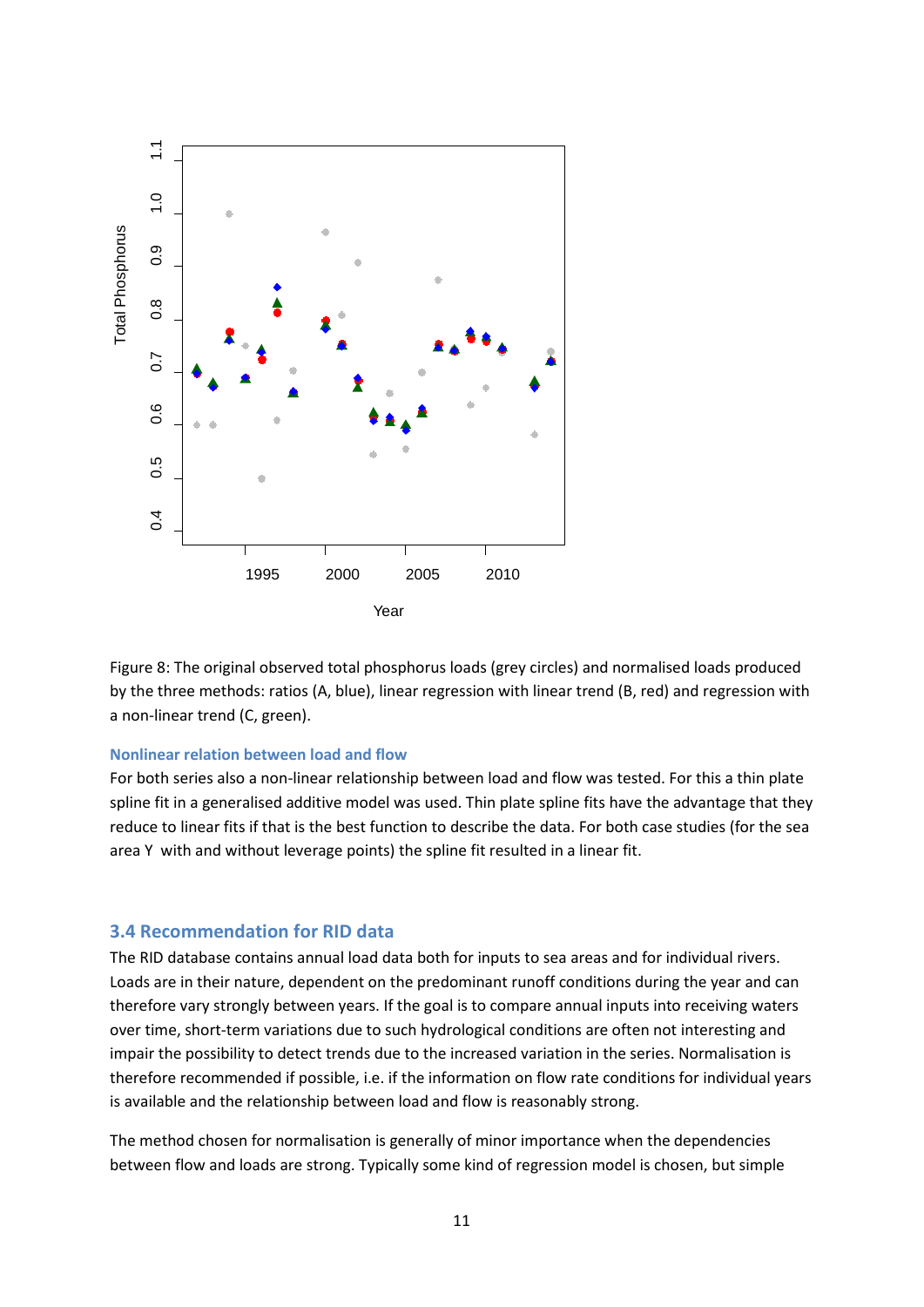division by annual flow can be made, especially if time series are short. When regression models are used the relationship between flow and load can be assumed linear or non-linear. The uniquely most common assumption, which is also recommended for RID data, is the one of a linear relationship. A linear relationship is intuitively meaningful due to the way the loads are computed and held for the two case studies presented. Non-linear relationships were tested, but did not contribute to better model.

Linear relationships between flow and load are quite robust to individual outliers. Leverage points are observations that are outliers in a very influencing position within the data. For data from sea area Y we had an observation with a high annual flow, but a rather low annual load. Since this observation lies far from the linear relationship fitted for the remaining data it influences the outcome substantially and the correctness for such observations should be checked. The normalisation step should always be accompanied by a plot of the flow-load relationship.

## <span id="page-15-0"></span>4. Trend analysis

Trend analysis can be conducted on total loads or on total normalised loads. Since interannual variation is removed by flow normalisation it is generally easier to see and statistically detect anthropogenic trends in normalised loads.

## <span id="page-15-1"></span>**4.1 Methods**

#### <span id="page-15-2"></span>**4.1.1 Nonparametric trend tests: Mann-Kendall tests and Sen's slope**

Non-parametric methods relax the distributional assumptions in tests. In the case of Mann-Kendall tests (Mann, 1945; Hirsch and Slack, 1984) underlying data does not need to be normally distributed. Instead computations are made on the ranks of observations, which is the same as using signs for differences between pairs of observations:

$$
MK = \sum_{j < i} sgn(y_i - y_j)
$$

where sgn(x) is the sign function

$$
sgn(x) = \begin{cases} 1, & \text{if } x > 0 \\ 0, & \text{if } x = 0 \\ -1, & \text{if } x < 0 \end{cases}
$$

The resulting statistics MK is used to test if the observed trend is statistically significant or not. Mann-Kendall tests can detect linear or monotone trends.

In addition Sen's slope (or Theil-Sen slope, Theil, 1959, Sen, 1968, Gilbert, 1987)) can be computed to quantify the average yearly increase or decrease in the series. Sen's slope is the median annual change over the entire time period. It does not say anything about the shape of the trend.

#### *Partial Mann-Kendall tests*

If normalisation by a model is not possible or not chosen, an adjustment for flow can be made within the Mann-Kendall test using the so-called partial Mann-Kendall test (Libiseller and Grimvall, 2002).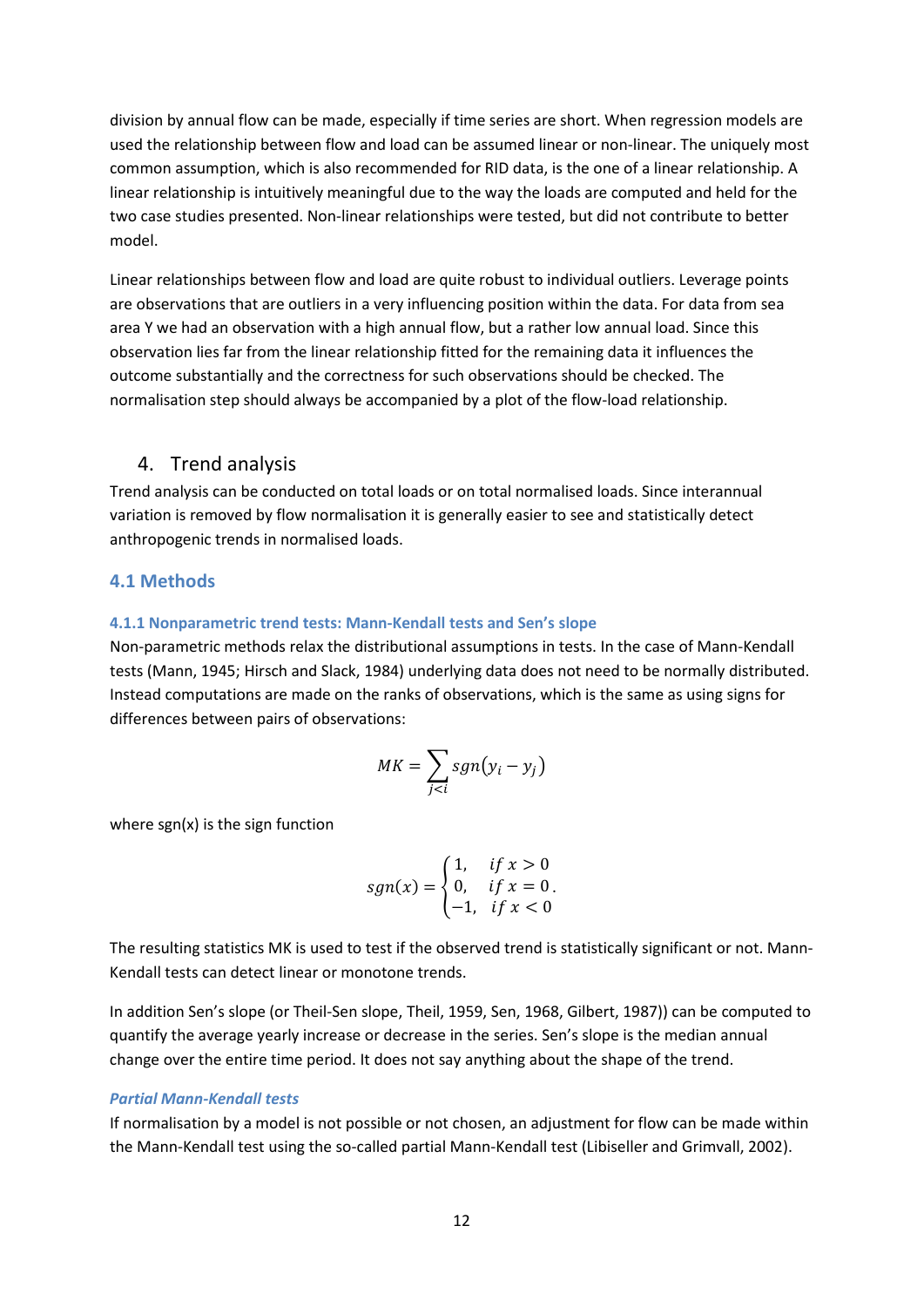For this the Mann-Kendall statistics MK for the load is adjusted for the Mann-Kendall statistics of flow, leaving a test statistics for the part of the trend that cannot be explained by changes in flow.

#### *Assumptions in the analysis:*

Data does not need to follow any specific distribution, but observations do still need to be independent of each other. Otherwise, if observations are positively correlated, p-values will be too low leading to an increased risk for falsely positive tests. The p-value of the test is based on a normal distribution which holds for the MK statistics if there are at least 10 years of annual data.

#### <span id="page-16-0"></span>**4.1.2 Linear trends: Linear regression**

Linear regression can be used if the temporal development in the series is approximately linear. The model fitted is

$$
L_i = \alpha + \beta_1 \cdot t_i
$$

The slope estimate  $\beta_1$  gives the magnitude of the linear trend and can be tested to see if the change in time is significant or not.

#### *Percentage change*

The estimated amount of increase or decrease as a percentage of the initial levels can be computed from the estimated parameter  $\beta_1^-$  or using predicted values from the model:

$$
PC_{lin\ reg} = 100 \cdot \frac{(start - end)}{start}
$$

where *start* indicates the reference value of the series, often the modelled load for the first year in the series and *end* the modelled load for the last year.

#### *Assumptions in the analysis:*

Traditional linear regression assumes normally distributed errors, i.e. residuals in the model should be approximately normal. Furthermore observations need to be independent and variation around the regression line needs to be approximately constant. If these assumptions are violated the pvalues for the trend tests cannot be relied on.

## <span id="page-16-1"></span>**4.1.3 Non-linear trend: Estimation of smooth curves**

If trends cannot be assumed to be linear some version of smoother can be used. Typical choices are loess or spline smoothing (Hastie and Tibshirani, 1986; Wood, 2006; Cleveland and Devlin, 1988). Generally the model can be written as

$$
L_i = f(t_i)
$$

where  $f()$  is any type of smooth function, meaning that the function is governed by observed levels at the same time as the modelled mean is not allowed to change too quickly between years.

#### *Percentage change*

Smoothers are non-parametric methods, in the meaning that they do not estimate parameters such as intercept or slope, and therefore significance testing of trends is more difficult. As before modelled start and end values can be used to compute the percentage change over the entire time period: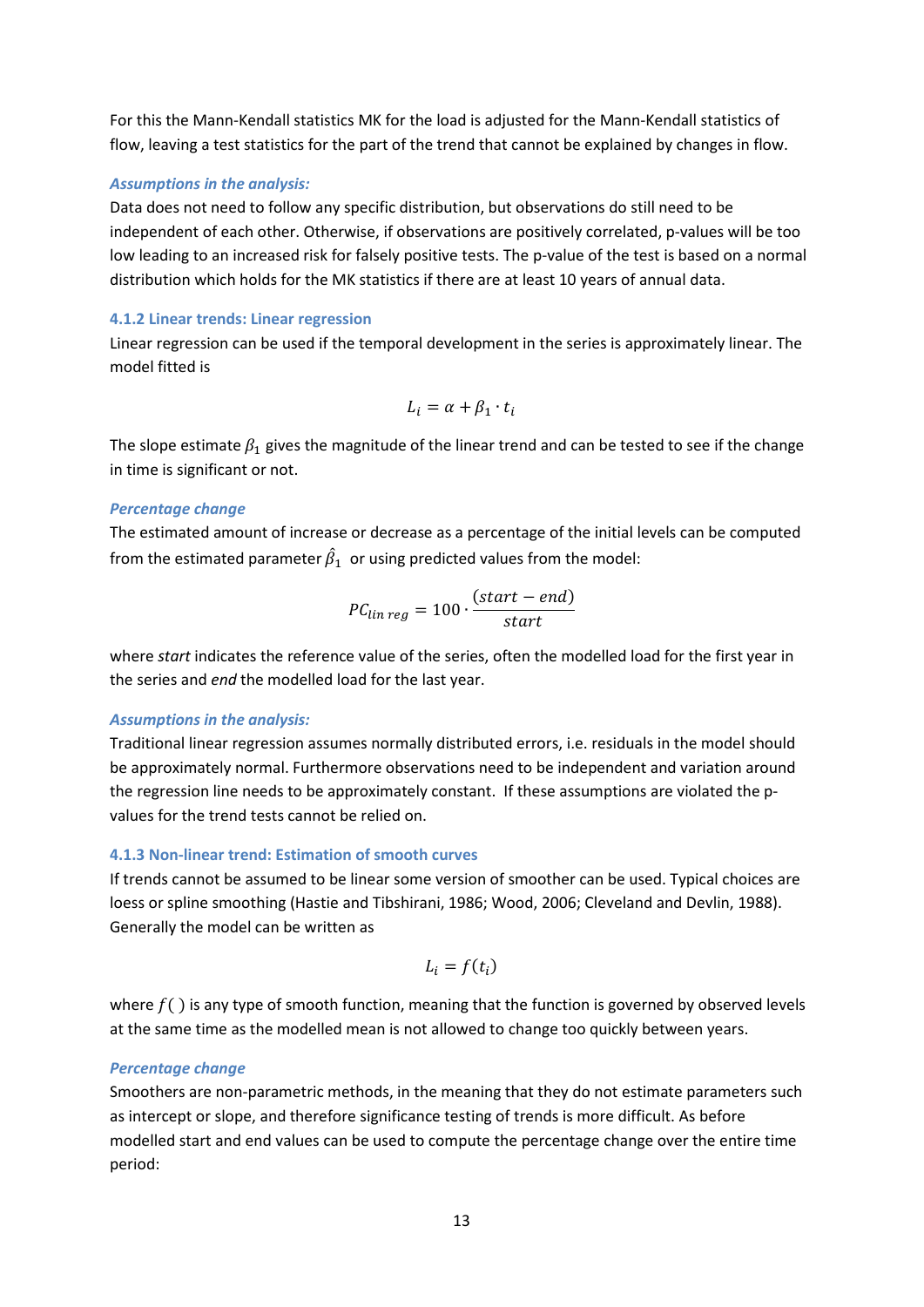$$
PC_{smooth} = 100 \cdot \frac{(start - end)}{start}
$$

#### *Assumptions in the analysis*

Model outputs are not used for statistical testing in this case and therefore there is no requirement for data to be independent or normally distributed. However, estimates are usually more stable as data distributions are more symmetric and independent.

#### <span id="page-17-0"></span>**4.1.4 Percentage change**

As described above percentage change in the time series can be computed from modelled values. In the same manner percentage change can be computed directly from the normalised (or nonnormalised) values, i.e

$$
PC_{norm} = 100 \cdot \frac{(start - end)}{start}
$$

where *start* and *end* stand for the normalised values for the first and last year.

## <span id="page-17-1"></span>**4.2 Case study**

#### <span id="page-17-2"></span>**4.2.1 Case study: The river X.**

#### *Mann-Kendall test and Sen's slope*

Different normalisation procedures for the river X resulted in very similar normalised time series for total nitrogen. Therefore it is not essential which method is used to normalise the series. Here we use normalised data by the linear regression approach (B). As seen from the p-value in Output 1 the trend is highly significant (p-value: 0.0000125). The Sen's slope is estimated to be -0.1975 indicating a median decrease of 0.1975 units per year. Note that no information is given about if the decrease is constant over time or the result of a sudden drop. Therefore it is necessary to combine Mann-Kendall tests with plots over normalised values.

Output 1: The results for the non-parametric Mann-Kendall trend test and Sen's slope for total nitrogen in river X using the rkt package in R. P-value in yellow, Sen's slope in green.

Standard model  $Tau = -0.6266667$ Score =  $-188$ var(Score) = 1833.333 2-sided p-value =  $1.257464e-05$ Theil-Sen's (MK) or seasonal/regional Kendall (SKT/RKT) slope= -0.1974725

#### *Trend analysis by linear regression*

If a linear trend can be assumed, trend testing can be done by linear regression. In that case it is best to combine the normalisation and trend testing step in the same model, which has been shown to work better than stepwise approaches.

In Output 2 we can see that the trend in the data is highly significant (p-value: 0.00000098) and the mean annual decrease is 0.1982, i.e. very similar results to the nonparametric test and slope.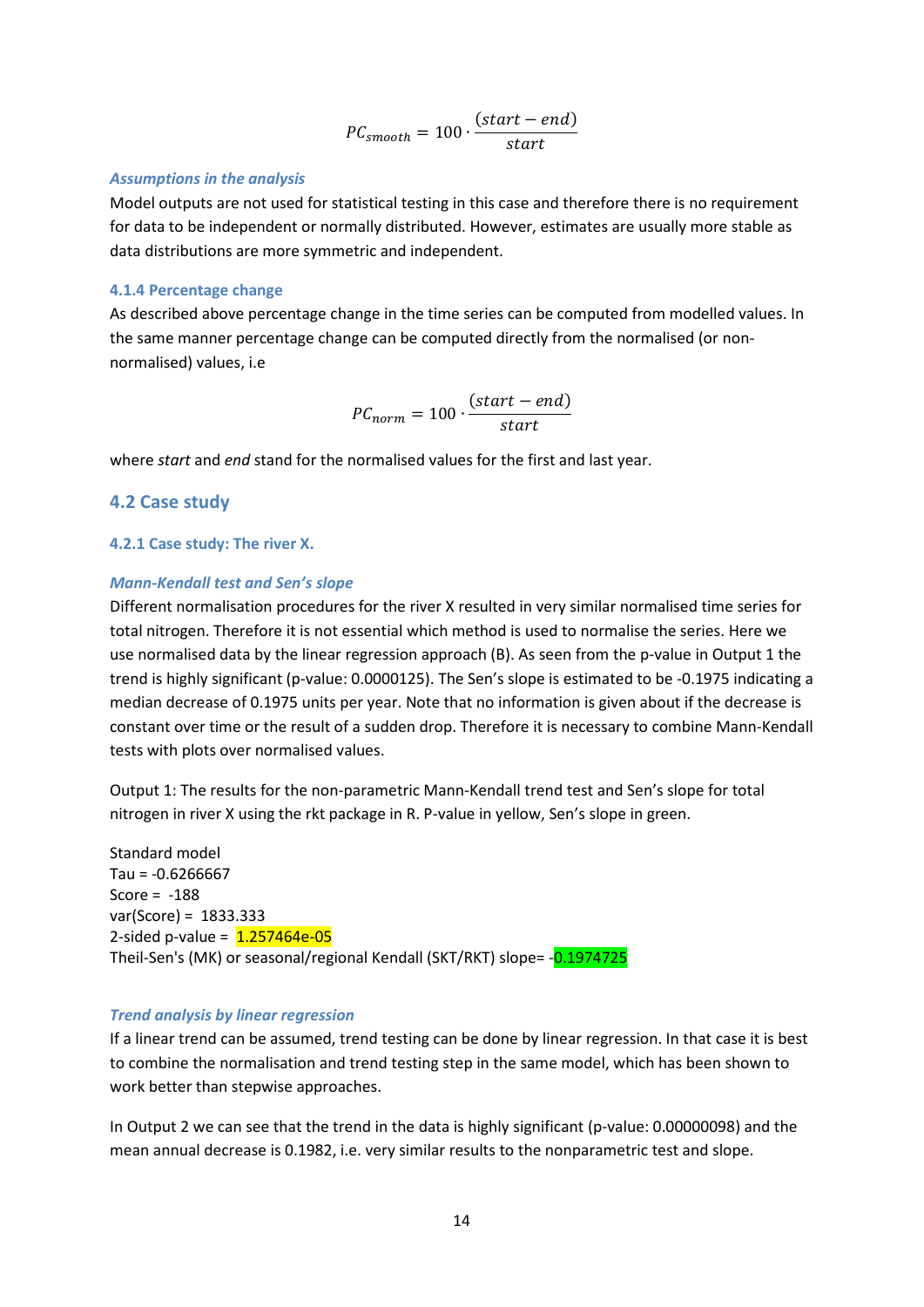Output 2: Results of a linear regression including the normalisation using the lm function in R. p-value in yellow and slope estimate in green.

```
Call:
lm(formula = TotN \sim year + flowRate, data = riverX)Residuals:
   Min 1Q Median 3Q Max 
-1.55262 -0.68161 -0.02781 0.63740 2.40213 
Coefficients:
        Estimate Std. Error t value Pr(>|t|) 
(Intercept) 3.966e+02 5.893e+01 6.73 9.17e-07 ***
year -1.982e-01 2.958e-02 -6.70 9.81e-07 ***
flowRate 2.937e-04 1.760e-05 16.68 5.69e-14 ***
---
Signif. codes: 0 '***' 0.001 '**' 0.01 '*' 0.05 '.' 0.1 ' ' 1
Residual standard error: 1.011 on 22 degrees of freedom
Multiple R-squared: 0.9272, Adjusted R-squared: 0.9206
```
F-statistic: 140.2 on 2 and 22 DF, p-value: 3.024e-13

Since we from the normalisation study already know that the linear trend assumption does not hold for river X (see also Figure 9), the mean annual decrease should not be interpreted as an ongoing decrease of this magnitude, but should again be judged in connection with the plot of normalised data, which indicates rather constant levels before 2005 and a steeper drop thereafter.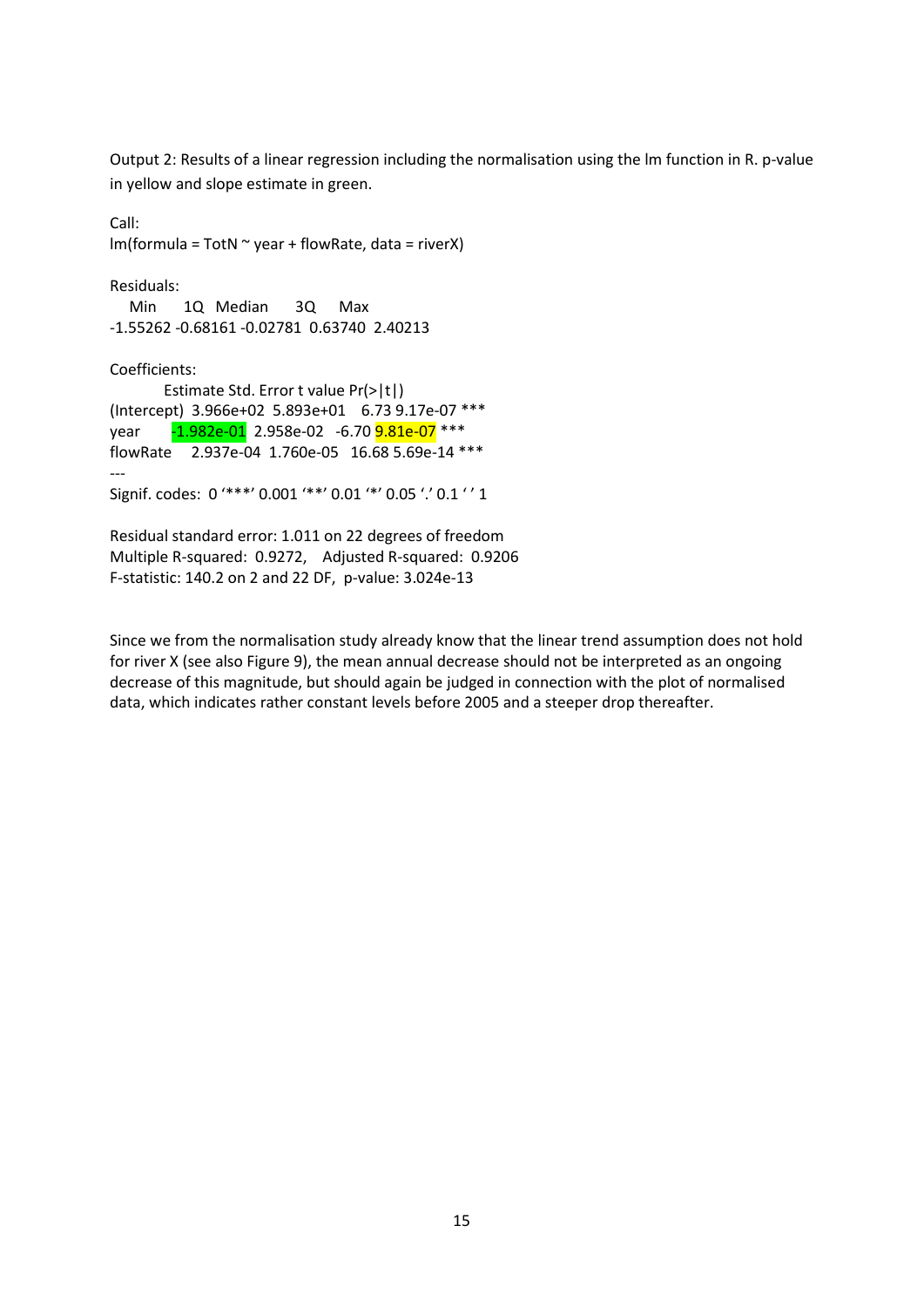

Figure 9: Normalised total nitrogen loads and linear trend line for river X.

The percentage of decrease over the entire time period can be computed from the normalised values for 1990 and 2014:

$$
PC_{norm} = 100 \cdot \frac{10.86223 - 15.97286}{15.97286} = -31.99573
$$

or from the modelled values of the linear trend model for the same years:

$$
PC_{lin\_reg} = 100 \cdot \frac{12.41485 - 17.17067}{17.17067} = -27.69733
$$

Here, however, it must be noted that the estimation for the modelled values is influenced by the misspecification of the model. The trend is not linear and the estimation of percentage change for the entire time period is therefore less reliable.

#### *Trend analysis by non-linear smooth regression*

Also in the smooth trend model both trend estimation and normalisation can be done at the same time. Fitting a smooth function to describe trends in time allows more flexible structures over time (Figure 10). This comes with the drawback that there is no parameter in the model that can be used to test if the trend is significant. Normalised values from this model can be trend tested using Mann-Kendall tests to compensate for this.

Output 3: Output from the smooth model fitted by the gam function in the mgcv package in R.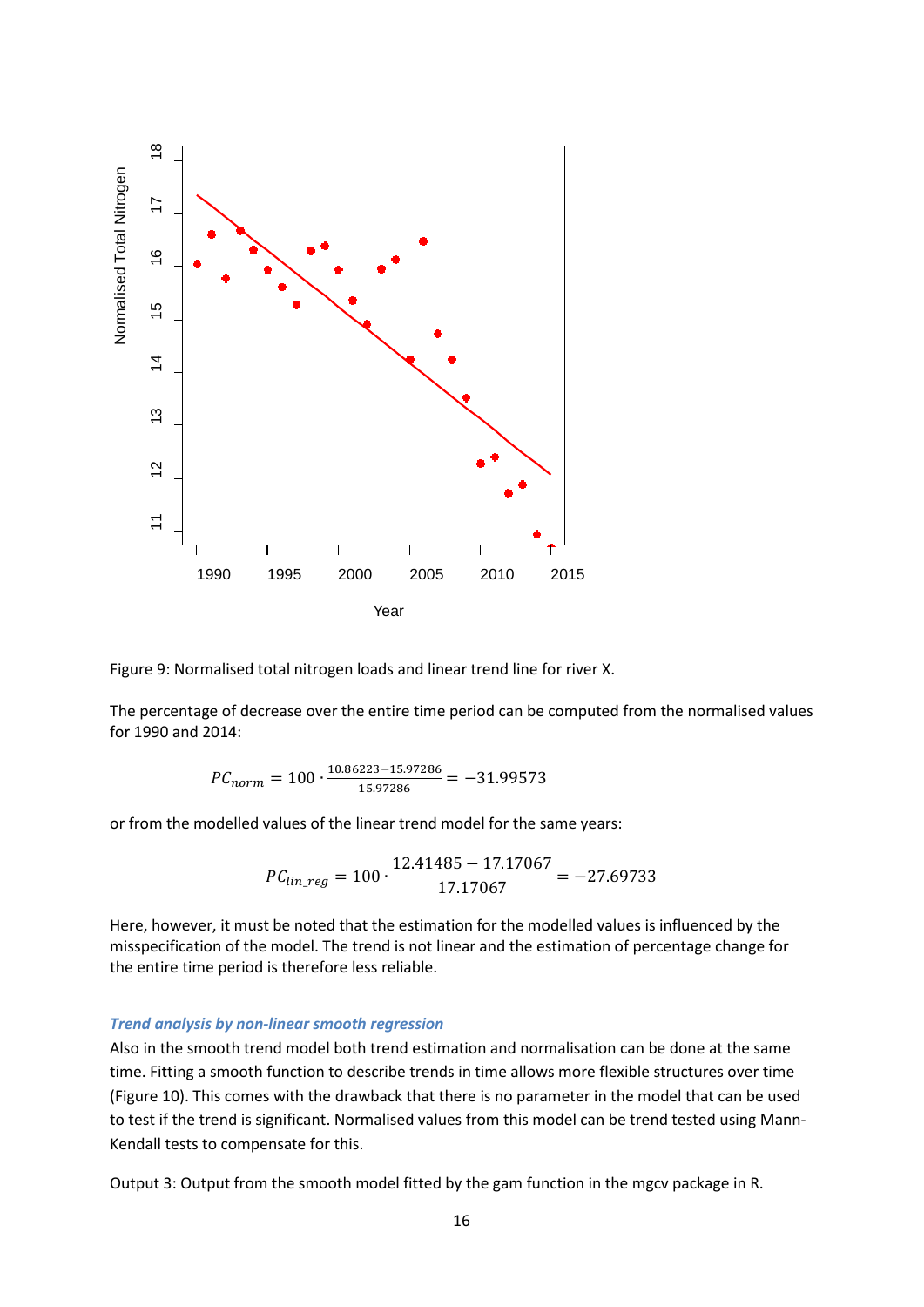Family: gaussian Link function: identity

Formula: TotN  $\sim$  s(year) + flowRate

Parametric coefficients: Estimate Std. Error t value Pr(>|t|) (Intercept) 3.416e-02 5.896e-01 0.058 0.954 flowRate 2.913e-04 1.137e-05 25.614 <2e-16 \*\*\* --- Signif. codes: 0 '\*\*\*' 0.001 '\*\*' 0.01 '\*' 0.05 '.' 0.1 ' ' 1 Approximate significance of smooth terms: edf Ref.df F p-value s(year) 3.177 3.928 38.63 2.27e-14 \*\*\* --- Signif. codes: 0 '\*\*\*' 0.001 '\*\*' 0.01 '\*' 0.05 '.' 0.1 ' ' 1  $R-sq.(adj) = 0.97$  Deviance explained = 97.5% GCV = 0.49143 Scale est. = 0.38966 n = 25





Percentage changes for the entire time period can again be computed using normalised or modelled values. Since normalised values produced from the different models are very similar also the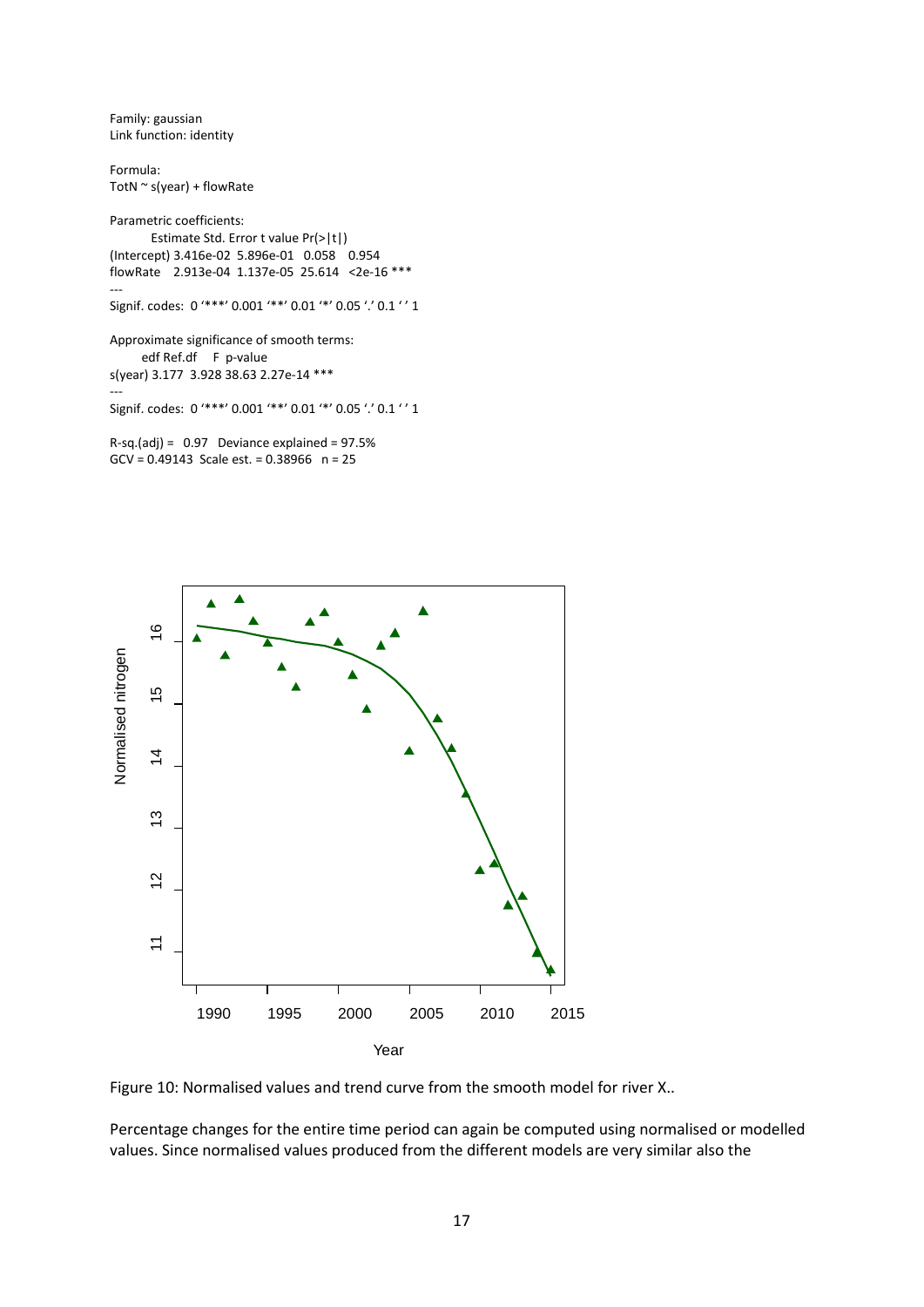estimated percentage change for these values is very similar to the ones produced by the linear model:

$$
PC_{norm} = 100 \cdot \frac{10.888 - 15.958}{15.958} = -31.769
$$

The smooth model is not bound by any a priori assumptions of the trend and therefore the modelled values are more reliable than from the linear regression model. The percentage change for the modelled values is computed as:

$$
PC_{smooth} = 100 \cdot \frac{10.978 - 16.181}{16.181} = -32.152
$$

#### <span id="page-21-0"></span>**4.2.2 Case study: the sea area Y.**

As seen in the normalisation step, results for Y are influenced by 3 observations, which should be considered and quality checked. If the decision is to remove these three observations the normalisation results are no longer dependent on model choice. Also the trend analysis is influenced by the outlying observations, especially by the two initial data points in 1990 and 1991. Below we see the results when all observations are included (Part 1) and how results change without these observations (Part 2). The corresponding linear and nonlinear trend curves are given in Figure 11 (all observations) and Figure 12 (without influential observations).



Figure 11: Normalised total nitrogen loads and estimated trend curves: linear (red) and smooth (green). The normalised values as presented in the normalisation section.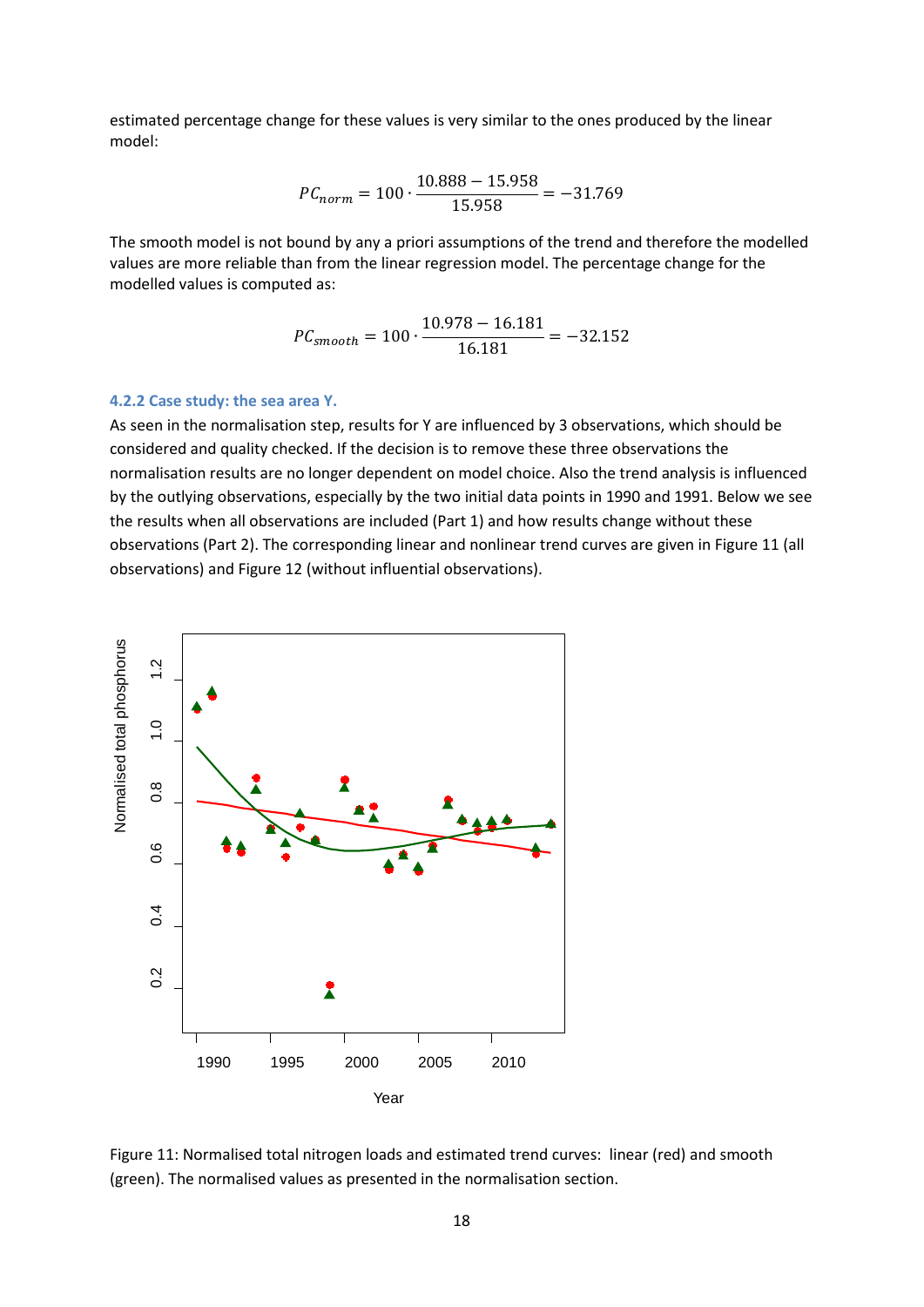Figure 11 shows that the smooth trend curve is more easily influenced by the outlying observations, especially the leverage points in the beginning of the series, but also the linear regression line is affected (many points in the beginning of the series lie below the regression line, and most points in the end of the series lie above). In Figure 12 the estimated trend curves are more stable and do not show any trend. The smooth curve adapts more readily to changes in mean values that persist for some years.



Figure 12: Normalised total nitrogen loads and estimated trend curves: linear (red) and smooth (green). The normalised values as presented in the normalisation section.

#### *Mann-Kendall test and Sen's slope*

#### Part 1: all observations

In Table 1 we see that the trend test result is slightly dependent on the choice of normalisation method. However all lead to the conclusion that there is no significant trend in the data. In this case the non-parametric nature of the Mann-Kendall test is an advantage, since it is computed on ranks of observations instead of original observations and this lowers the influence of the strongly deviating observations in the beginning of the series. Since the remaining part does not show any clear further downward trend the results are non-significant.

Table 1: Results of the Mann-Kendall test for the three types of normalised data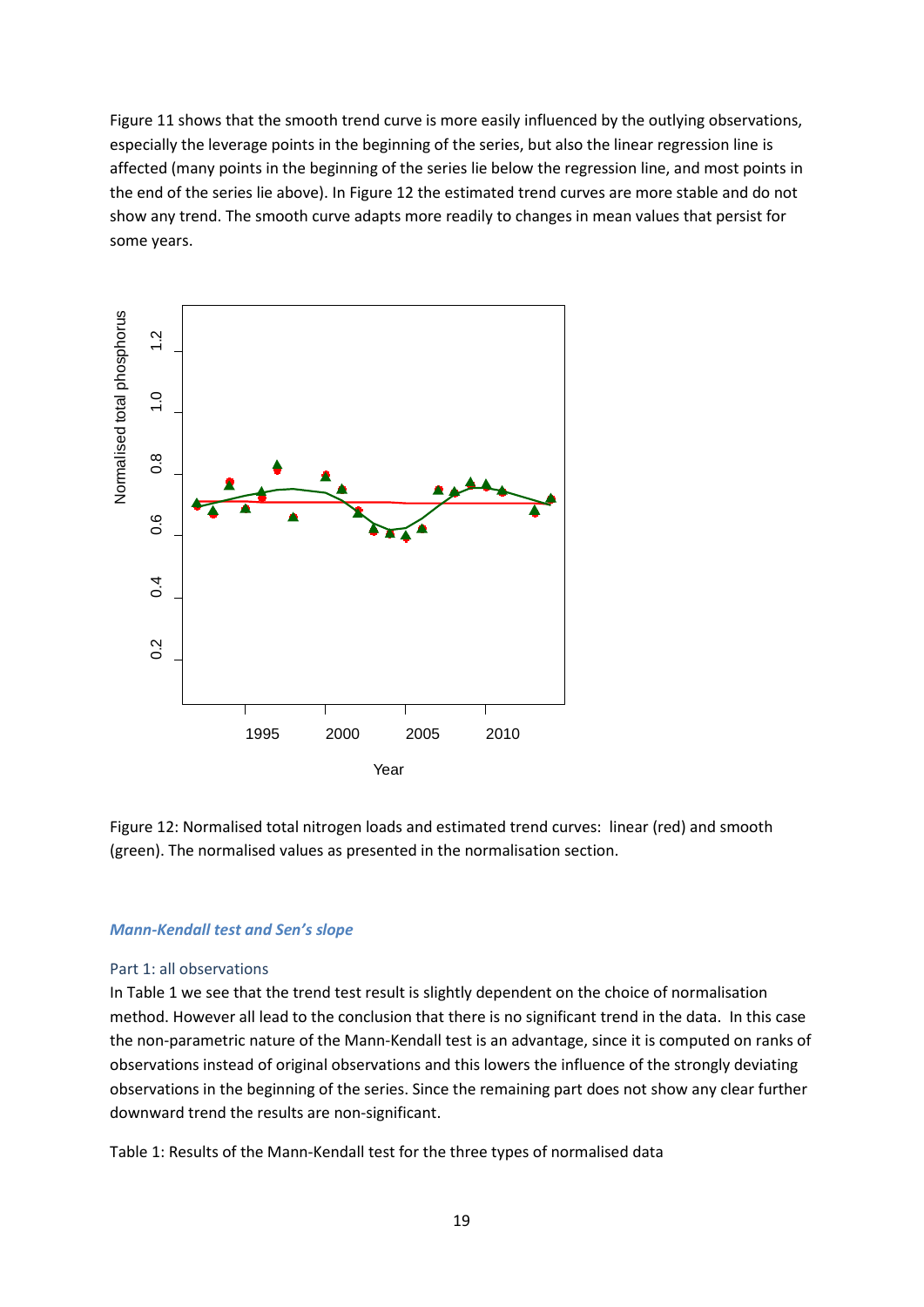|                        | Ratio normalised | linear trend normalised | smooth trend |
|------------------------|------------------|-------------------------|--------------|
|                        |                  |                         | normalised   |
| MK trend test: p-value | 0.31             | 0.41                    | 0.26         |
| Sen's slope            | $-0.0026$        | $-0.0039$               | $-0.0028$    |

#### Part 2: influential observations removed

When the three deviating observations are removed the results for the trend tests do not vary much for different normalisation methods and results show clearly that there is no significant trend in the data. Results are given in Table 2.

Table 2: Results of the Mann-Kendall test for the three types of normalised data

|                        | Ratio normalised | linear trend normalised | smooth trend<br>normalised |
|------------------------|------------------|-------------------------|----------------------------|
| MK trend test: p-value | 0.88             | 0.83                    | 0.79                       |
| Sen's slope            | $-0.0004$        | $-0.0009$               | $-0.000^{-}$               |

#### *Trend analysis by linear regression*

#### Part 1: all observations

If trend tests are done by linear regression we see that neither the linear trend nor the relationship between flow and load is significant (Output 3). Only about 10% of all variation in phosphorus load can be explained by this model. The estimated trend curve is given in Figure 11.

Output 3: Results of a linear regression including the normalisation using the lm function in R. p-value in yellow and slope estimate in green,  $R^2$  value in blue.

Call:  $lm(formula = mean1 ~ v, year + flow1, data = seaw)$ 

Residuals: Min 1Q Median 3Q Max -0.53138 -0.08531 0.01247 0.08643 0.34564

Coefficients: Estimate Std. Error t value Pr(>|t|) (Intercept) 1.434e+01 1.038e+01 1.382 0.1816 year -6.992e-03 5.183e-03 -1.349 0.1917 flow1 2.726e-05 1.520e-05 1.794 0.0872 . --- Signif. codes: 0 '\*\*\*' 0.001 '\*\*' 0.01 '\*' 0.05 '.' 0.1 ' ' 1

Residual standard error: 0.1792 on 21 degrees of freedom Multiple R-squared: 0.1933, Adjusted R-squared: 0.1165 F-statistic: 2.516 on 2 and 21 DF, p-value: 0.1048

The computed percentage changes are quite high since they are strongly influenced by the high value in 1990. Using modelled values of the trend curve instead of normalised values lowers this effect somewhat. The percentage changes need however to be interpreted together with the plots over the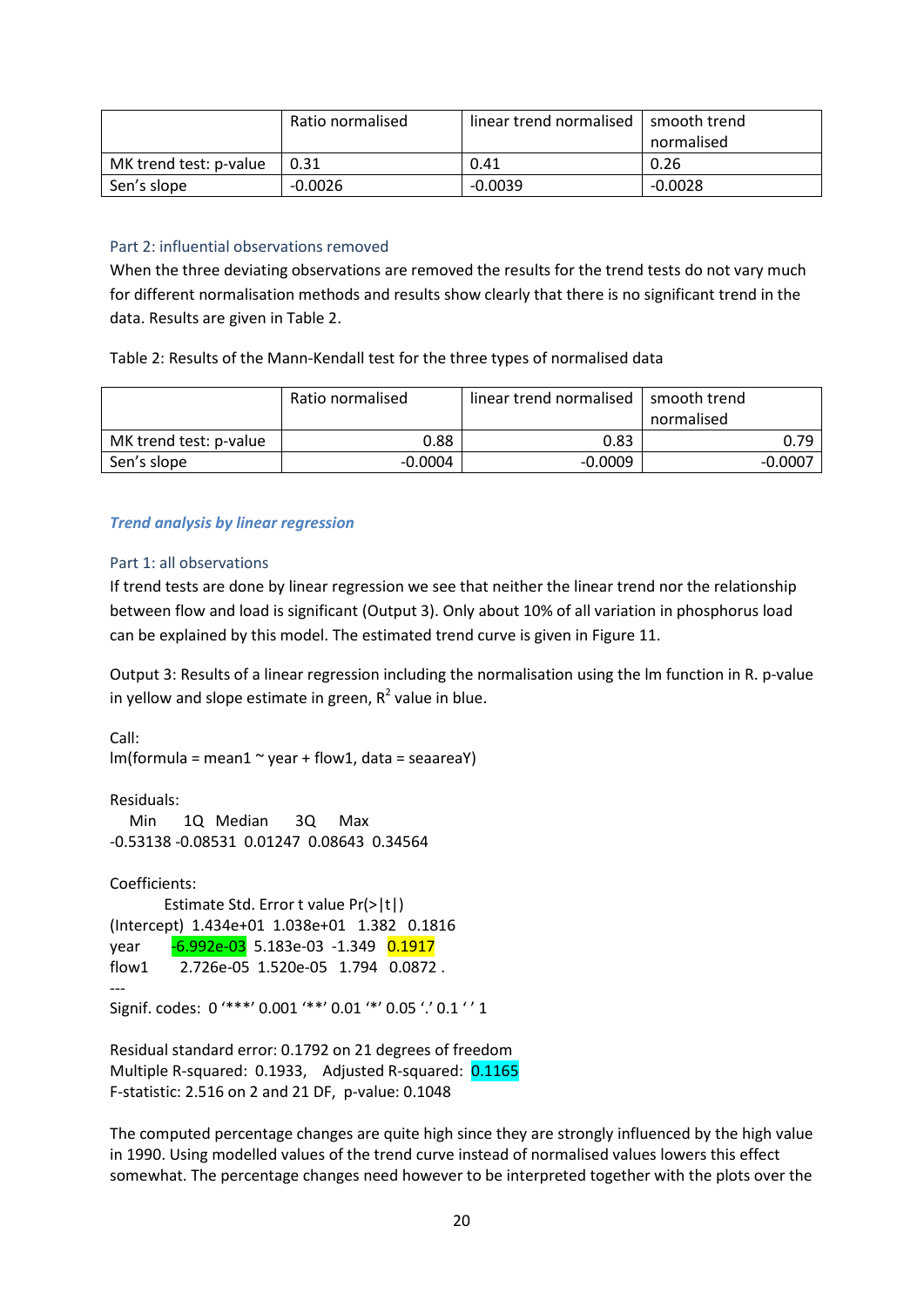data and the non-significant trend tests made on the data. Hence, the conclusion must be that there is a high uncertainty about the magnitude of decrease in sea area Y. For normalised values:

$$
PC_{norm} = 100 \cdot \frac{0.732 - 1.107}{1.107} = -33.89
$$

For modelled values from the linear regression model:

 $PC_{lin\_reg} = 100 \cdot \frac{0.6385166 - 0.8063325}{0.8063325} = -20.81224$ 

#### Part 2: influential observations removed

As already noticed before the relationship between flow and load becomes clearer when the three deviating observations are removed. This leads to a stronger estimated relationship between flow and load in the model at the same time as the trend estimate gets smaller. For this data 77% of the variation can be explained by the model (Output 4). The trend curve was shown in Figure 12.

Output 4: Results of a linear regression including the normalisation using the lm function in R. p-value in yellow and slope estimate in green,  $R^2$  value in blue.

```
Call:
lm(formula = mean1 \sim year + flow1, data = seaarea
```
Residuals: Min 1Q Median 3Q Max -0.11164 -0.03852 0.01459 0.04689 0.10346

```
Coefficients:
        Estimate Std. Error t value Pr(>|t|) 
(Intercept) 6.985e-01 4.418e+00 0.158 0.876 
year -3.450e-04 2.204e-03 -0.157 0.877
flow1 5.025e-05 6.066e-06 8.285 1.48e-07 ***
---
Signif. codes: 0 '***' 0.001 '**' 0.01 '*' 0.05 '.' 0.1 '' 1
```
Residual standard error: 0.06662 on 18 degrees of freedom Multiple R-squared: 0.7925, Adjusted R-squared: 0.7695 F-statistic: 34.38 on 2 and 18 DF, p-value: 7.123e-07

Since the initial high values are removed this has a substantial effect on the computations of percentage change, both for the normalised values (3.34%) and for the modelled values (-1.07%). The percentage change is now computed with 1992 as start year and 2014 as end year. For normalised values:

$$
PC_{norm} = 100 \cdot \frac{0.721 - 0.698}{0.698} = 3.34
$$

For modelled values from the linear regression model:

$$
PC_{lin\_reg} = 100 \cdot \frac{0.705 - 0.713}{0.713} = -1.07
$$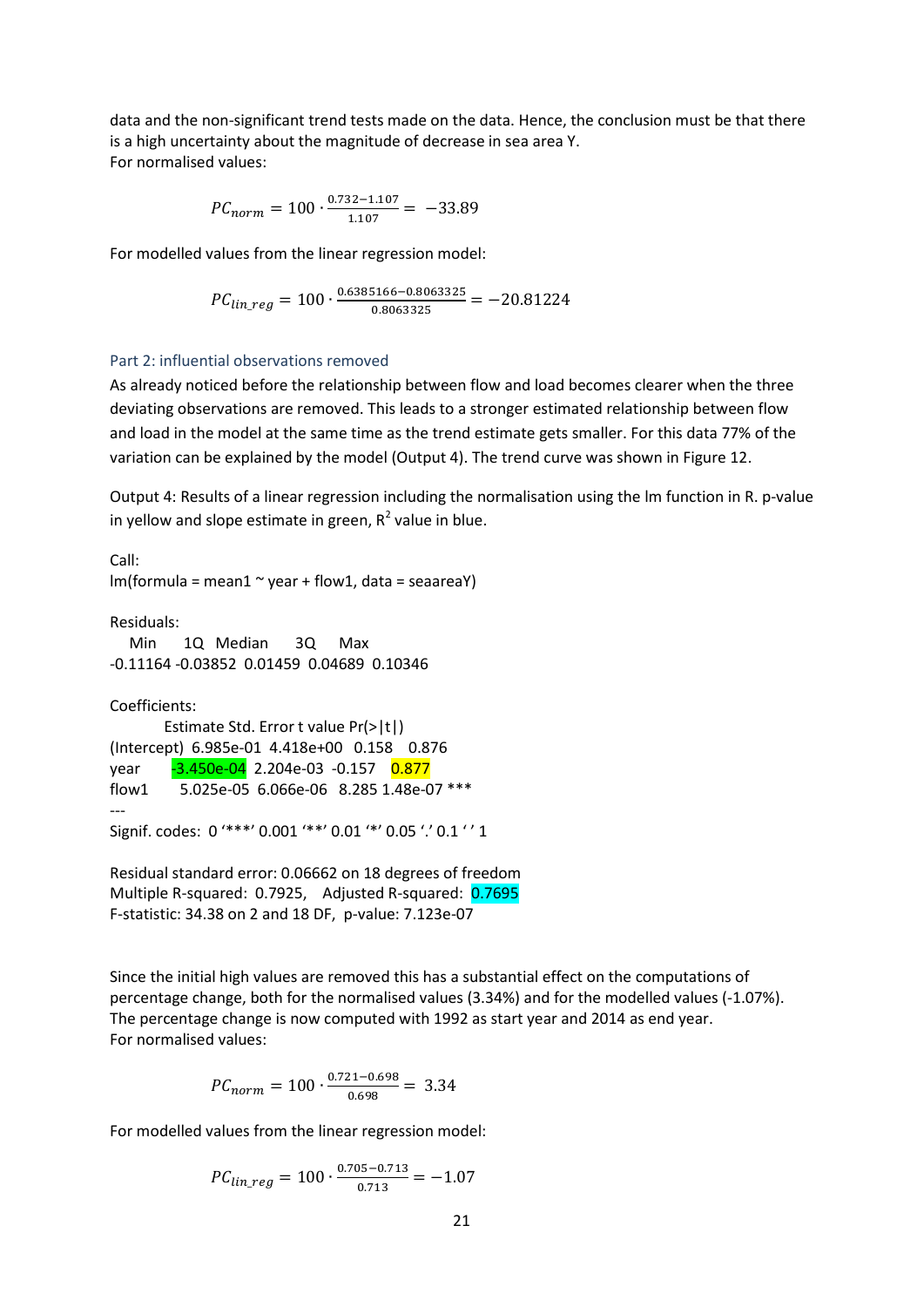#### *Trend analysis by non-linear smooth regression*

#### Part 1: all observations

Similar results as for the linear regression are obtained by the non-linear smooth regression. The trend curve was shown in Figure 11. Since the smooth curve, however, adapts more easily to single or small groups of observations the modelled value for 1990 is higher than for the linear regression and therefore the percentage change is also estimated to be higher, but still less than for normalised values.

For normalised values:

$$
PC_{norm} = 100 \cdot \frac{0.729 - 1.109}{1.109} = -34.255
$$

For modelled values from the smooth regression model:

$$
PC_{smooth} = 100 \cdot \frac{0.727 - 0.984}{0.984} = -26.074
$$

#### Part 2: 3 observations removed

Again removing the 3 observations leads to no changes in the levels for total phosphorus loads. The trend curve was shown in Figure 12. The estimates are 0.79% and 2.1% , and far from statistically significant (as shown with Mann-Kendall) or practically interesting.

For normalised values:

$$
PC_{norm} = 100 \cdot \frac{0.72 - 0.705}{0.705} = 2.1
$$

For modelled values from the smooth regression model:

$$
PC_{smooth} = 100 \cdot \frac{0.701 - 0.696}{0.696} = 0.79
$$

#### <span id="page-25-0"></span>**4.3 Recommendation for RID data**

When time series get longer it is usually a disadvantage to assume strict functional forms for the shape of the trend. A linear trend, for example, suggests that the decrease or increase is constant over the entire time period, which is often not the case, as seen from the case study on river X. The RID database contains 25 years of data and therefore the trend models should be flexible and fitted by a smooth curve. Smoothers have been used for trend analysis for a long time and there are several software packages designed for environmental data, e.g. the RTrend package or the MULTITREND program for Excel (Grimvall et al., 2009). Here, similar models within the general additive models framework (GAM, mgcv package in R (Wood, 2006) ) were used to fit smooth trends.

Using smooth trends to visualise and analyse trends comes with the drawback that significance testing is not readily available. Changes between the start and the end of the series can be presented as percentage changes. If these values are predicted from the model significance tests could be based on the model uncertainty, but this is not discussed here. Instead, the results from the smooth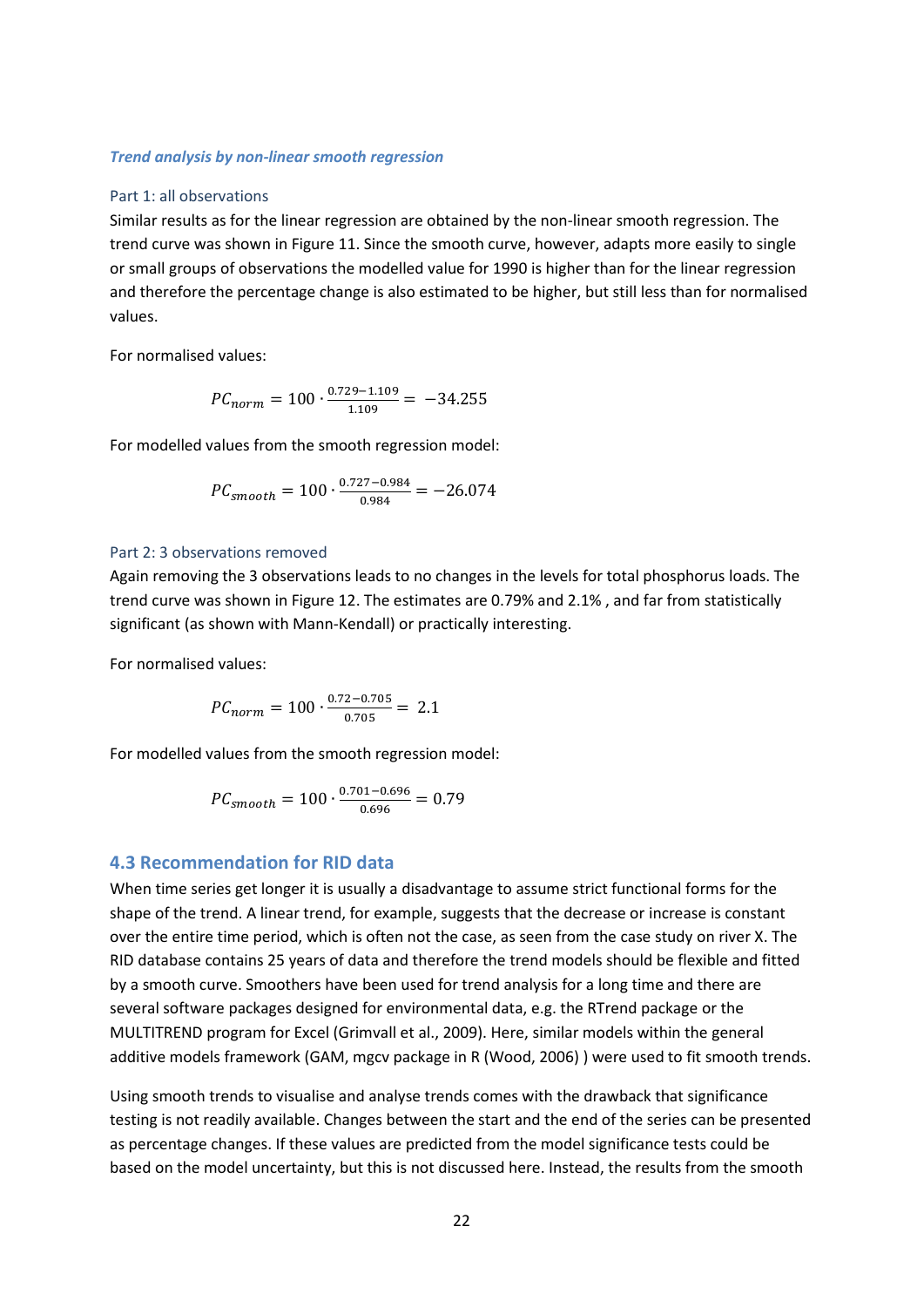trend fitting and the computed percentage change should be presented together with a nonparametric trend test on normalised data. For this the Mann-Kendall test is recommended.

Computing percentage change from the beginning to the end of a series can be done for normalised data or for modelled values. Generally modelled values are more stable, since they are less influenced by other confounding factors that were not included in the model, e.g. meteorological or hydrological influences other than flow. If other factors are neglectable the results for the two approached are expected to be very similar.

# <span id="page-26-0"></span>5. Breakpoint detection

The analysis of break points in a series can have two different starting points:

a) using the knowledge that the series is interrupted due to any planned or unplanned event within the sampling period. Examples of such events could be the addition or removal of substantial point sources or the change of methodology or change of accredited laboratory used to make the analyses.

b) not using any a priori knowledge in order to find so far unknown reasons for a change in mean level or other data characteristics. Example of such reasons could be shifts in the ecological systems or unknown problems with measurement equipment.

The presence of breaks in series is an important issue in trend analysis, since abrupt changes in levels can be mistaken as trends (e.g von Brömssen et al., 2017). Available methods are described and discussed below.

## <span id="page-26-1"></span>**5.1 Methods**

## <span id="page-26-2"></span>**5.1.1 Methods that have a priori information about the location of a break point**

If there are known reasons that can result in a level shift in time series this knowledge can be used to improve the trend analysis.

A general approach is to include the time point of change in the model used to describe the trend. This is possible if e.g. a linear or smooth regression model is used. It needs, however, be noticed that it usually is problematic to estimate a level shift at the same time as a trend estimate, since these two estimates influence each other and this procedure can lead to an underestimation of the magnitude of the level shift and an overestimation of the trend magnitude or vice versa. Clearly, this is still better than to ignore shifts in level.

Another possibility is to analyse different time periods separately from each other (Larsen and Svendsen, 2013). For RID data this is probably the better approach, since it demands less modelling effort and can be conducted as long as there are reasonably long series before and after a break point.

For both approaches above the time point of changes needs to be known. At this stage no information is present in the RID database about events that could lead to breaks in single or multiple series.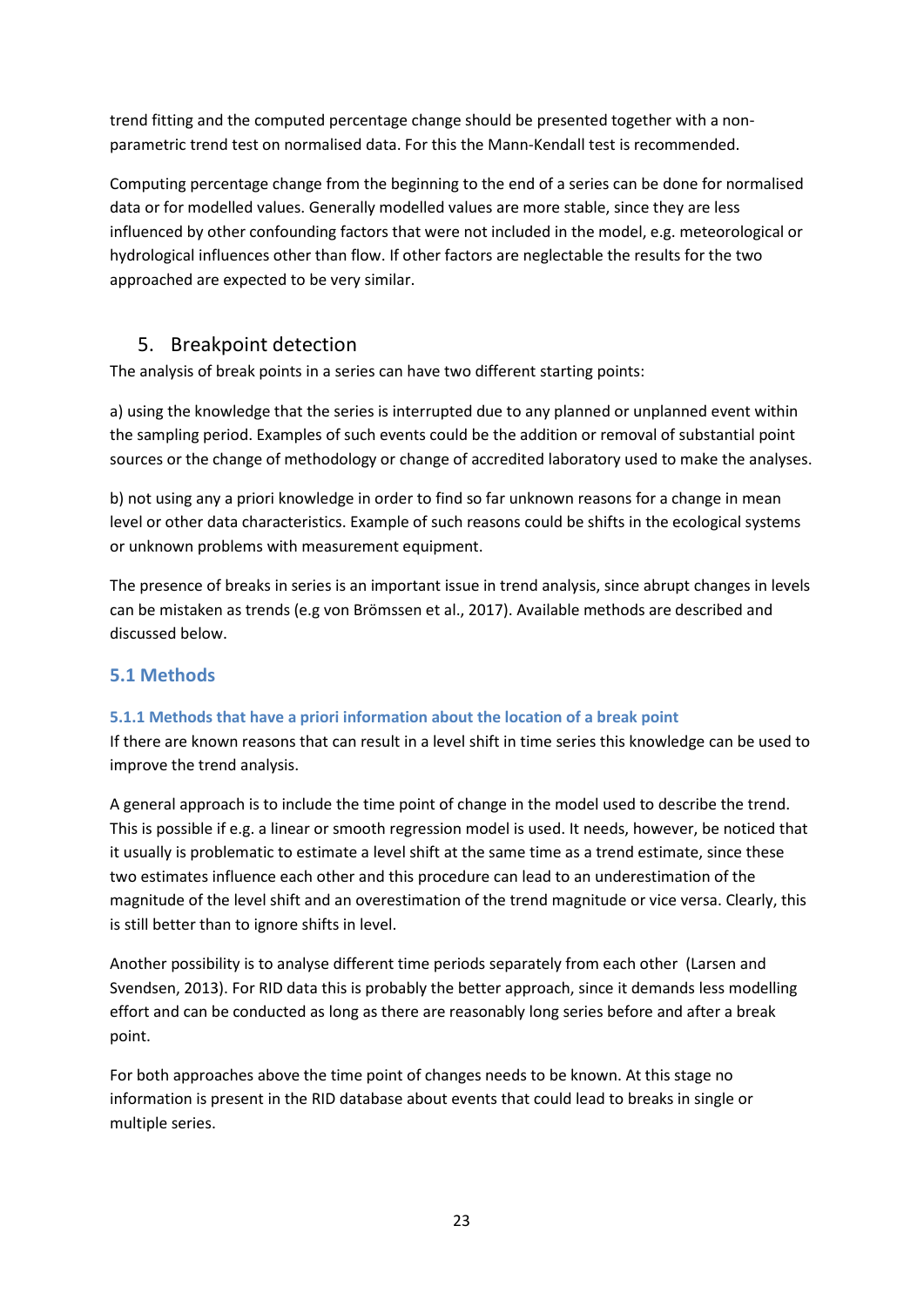#### <span id="page-27-0"></span>**5.1.2 Methods that have NO a priori information about the location of a break point**

#### *CUSUM methods*

CUSUM methods (McGilchrist and Woodyer, 1975) are sequential methods computing the cumulative sum of the response variable over time. By this a plot is created from which it can be seen if the level of a series deviates from earlier levels. CUSUM plots are mainly used in industry for quality assurance of production processes, assuming that a variable lies on a constant level until a problem arises. The deviation from the constant level is observed in the CUSUM plot after a number of time steps. The plots are also used in environmental assessment, but are less useful there due to the presence of trends, high inter-annual variation and possible outlying observation due to other reasons than process changes. CUSUM plots can however be used in dynamic adaptive monitoring for specified systems, i.e. by defining a threshold that should not be passed for a particular lake or river. Then the goal is to quickly detect and evaluate sudden changes in mean levels (Mac Nally and Hart, 1997).

#### *Pettitt's test*

Pettitt's test (Pettitt, 1979) is used to determine the location of a break point in a series. The test assumes constant levels before and after this breakpoint and the computation of the test is based on ranked observations rather than observed values, which makes it more robust against outliers in the series. Pettitt's test is used retrospectively, i.e. it is usually not used to detect deviations in real time, but in a follow-up analysis. A simulation study (von Brömssen et al., 2017) showed that Pettitt's test often indicate significant break points at location where no break was simulated and generally works badly when the series additionally includes a trend.

#### <span id="page-27-1"></span>**5.2 Case study: Cadmium loads in sea areas Z1 and Z2**

Cadmium loads to the sea area Z1 drop dramatically in 2003, which is easily seen in the plotted data (Figure 13, top). A CUSUM method can correctly locate this break point (Figure 13, bottom). Similarly a single high observation in cadmium loads in sea area Z2 is identified as break point by CUSUM (Figure 14). In both cases the plot of the original data gives more information than the CUSUM results. For the data for Z1 quality needs to be assured, since the break comes after a two-year period with no observations and at the same time as flow observations are started to be reported. For Z2 we are looking at an outlying observation, since no data is available for the time period before 1990. Even for this quality needs to be assured.

For the plots below the efp function in the package strucchange in R is used. This function allows missing values in data series.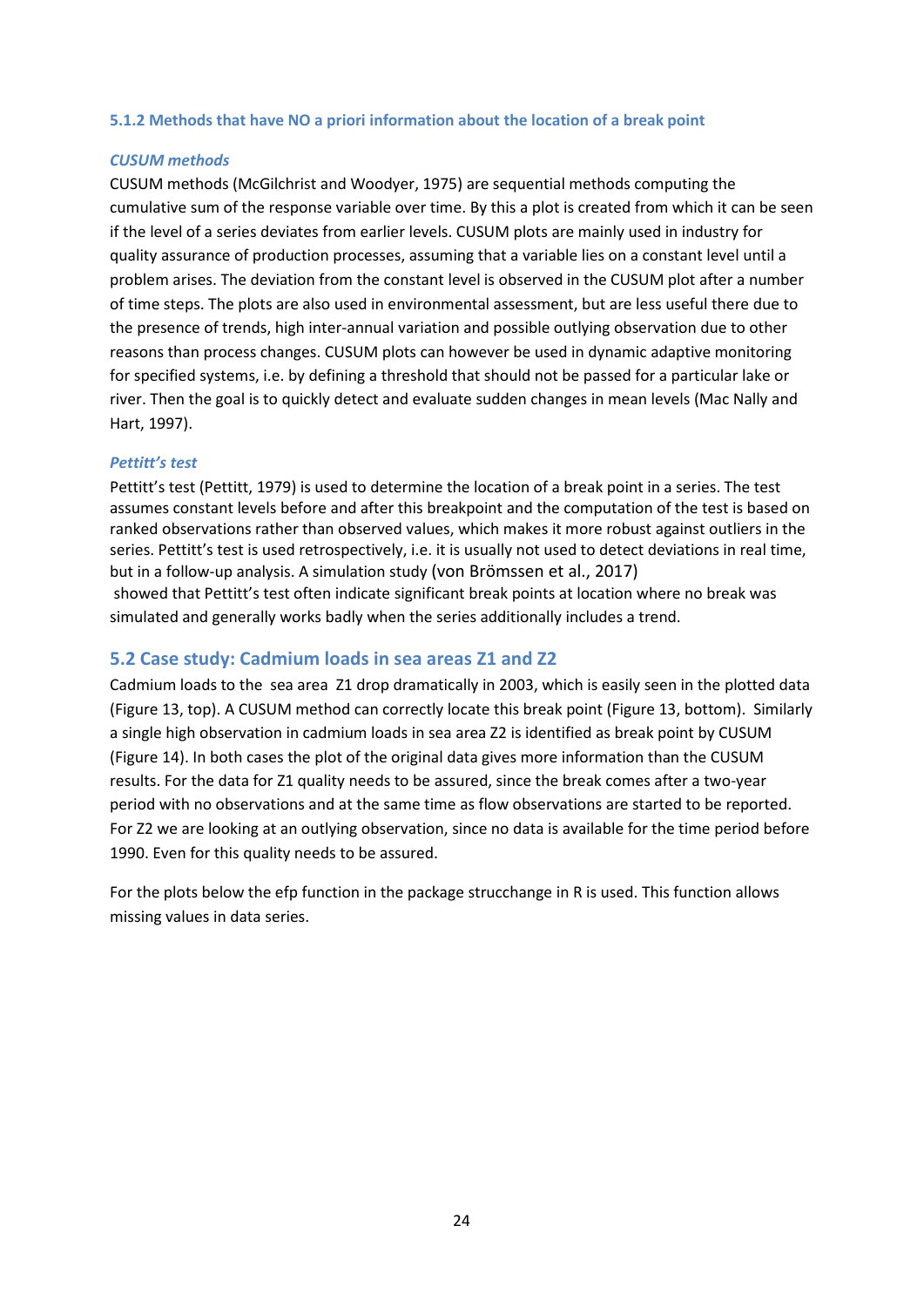

Figure 13: Cadmium loads in sea area Z1. A dramatic reduction in 2004 after a period of 2 years without data (Top). The break is detected and correctly located by a CUSUM method, when the black line crossed the red line (Bottom).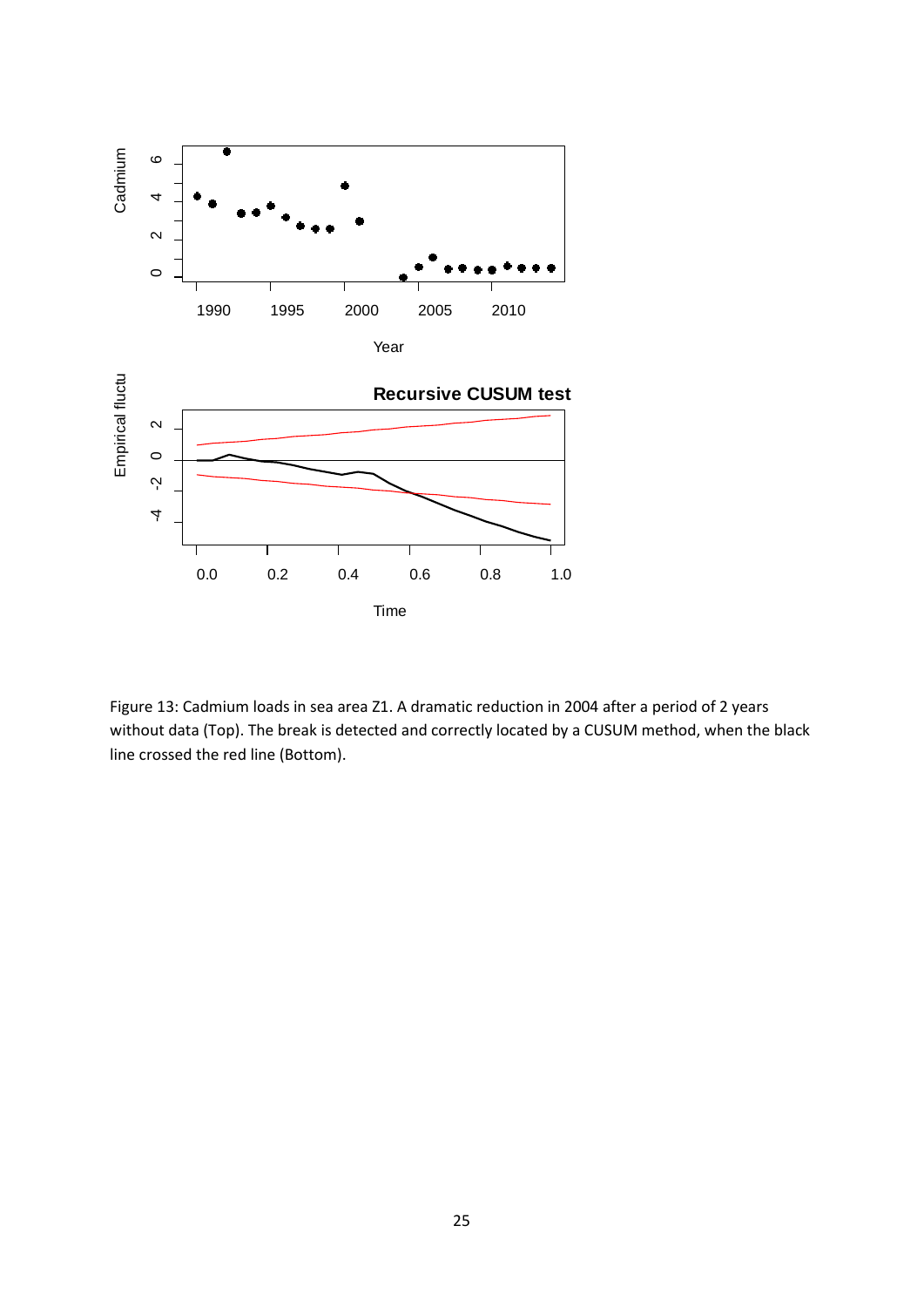



Figure 14: Cadmium loads in sea area Z2. A single high value is observed in 1990 (top) and identified as break point by CUSUM (bottom).

Pettitt's test could not be used for the Z1cadmium loads, since this series has missing values.

For the Z2 cadmium loads Pettitt's test suggests a highly significant break after 11 years (Output 5), which is hard to interpret from the plot of the data (Figure 15).

Output5: The Pettitt's test computed by the trend package in R. P-value in yellow, indicated time point of change in green.

Pettitt's test for single change-point detection

data: seaareaZ2\$mean1 K = 154, p-value =  $0.0003148$ alternative hypothesis: true change point is present in the series sample estimates: probable change point at tau 11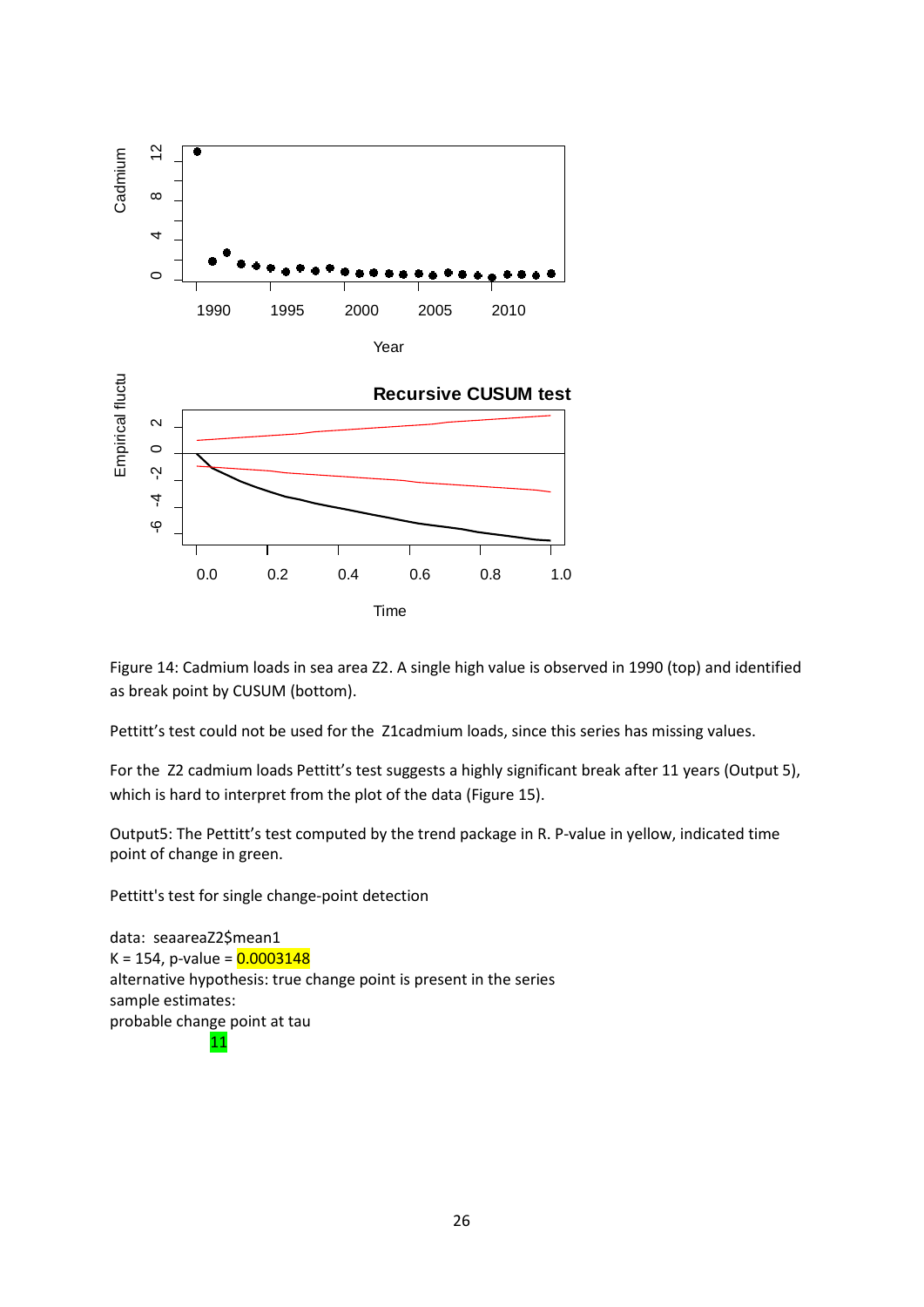

Figure 15: The time series of cadmium loads to sea area Z2 with the break point at year 2000 suggested by the Pettitt test.

## <span id="page-30-0"></span>**5.3 Recommendation for RID data**

OSPAR RID data consist of about 25 years of annual loads for a number of rivers and sea areas. Generally it cannot be expected that system changes without a priori knowledge could be identified on data with this aggregation levels unless the effect is extremely strong and can be clearly observed visually. Furthermore none of the available methods is really appropriate for RID data: CUSUM works best adaptively while Pettitt's test works poorly even on long series, especially if trends are present (von Brömssen et al., 2017). In shorter series, like RID data, tests will, most likely not be able to identify any break points unless there are outlying observations and even then they seem to suggest breaks at unreasonable time points.

Further it must be noticed that many of the break point detection methods in R do not support the presence of missing values in the data. This is true, for example, for the local.trend function in the pastecs package (a CUSUM method, also used in the TTAinterfaceTrendAnalysis), the cusum function in the qcc package and the Pettitt's test function pettitt in the trend package. The efp function in the package strucchange can, however, be used to compute the CUSUM method if missing values are present.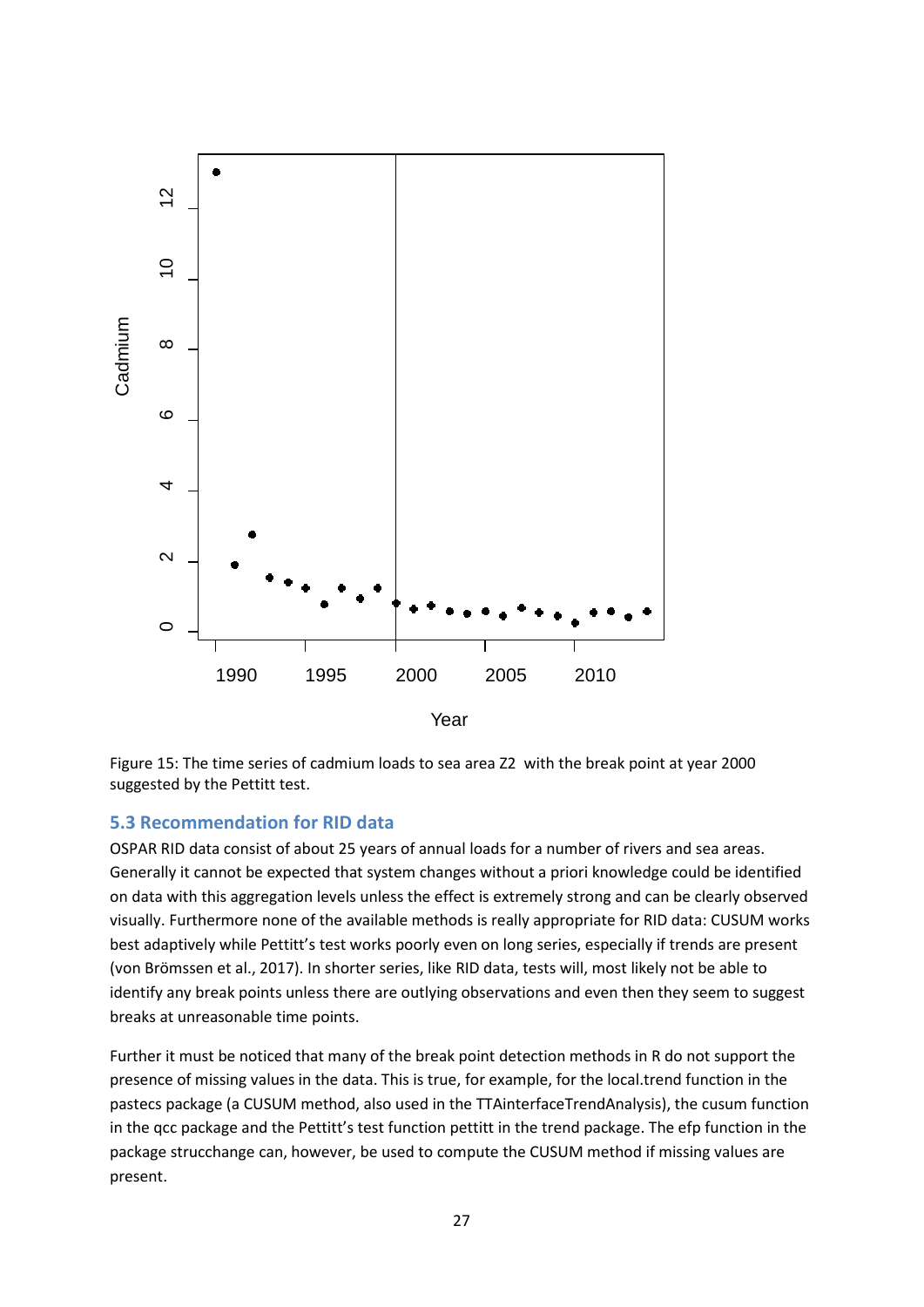If the goal of a breakpoint analysis is to find a time point where a trend is starting or levelling out the best approach in time series of RID type is to rely on visual inspection, for example, enhanced by a smooth trend curve fit and combined with knowledge about the sources and processes behind the data.

# <span id="page-31-0"></span>6. Other considerations

The number of observations used to compute the annual mean is available in the RID database. If the number of observations varies within a series this information could be used to define the uncertainty around the computed mean values. This could be incorporated in a regression analysis framework. In most cases, however, the number of available observations is expected to be the same within the series and therefore this is not studied further in this report.

If there are several inputs to the same water body it could be interesting to sum the inputs together to quantify the total riverine input to this water body. This can be done for the reported loads or for normalised loads. When using normalised loads it is, however, necessary to define a common reference time period to compute the mean flow on, so that normalised inputs are on a comparable level. Even if common reference time series are defined it must be kept in mind that countries bordering to the same water body can have large geographical distances and therefore can have different meteorological conditions and therefore reference time series, again, need to be chosen to be as long as possible to receive an average flow that is representative.

# <span id="page-31-1"></span>7. Conclusions

RID annual load data is reported by participating countries since 1990. The loads are computed from observed (monthly or seasonal) concentration and weighted by observed flow rate. Therefore annual loads are often highly dependent on the predominant flow processes. If the goal of an analysis is to compare input to sea areas over time the interannual variation due to changed flow is not interesting and should be removed. This process is called normalization. Normalisation is often based on linear regression model assuming a linear relation between loads and flow and such models have shown to work well for RID data. The exact form of the normalisation model is often not important as long normalization is conducted. It is, however, important to be aware of the influence of individual deviating observations on the model.

Normalised data is further analysed to compare input from rivers or to sea areas over time. For this trend analysis smooth trend functions should be assumed, since completely linear trends are seldom observed in time series as long as RID data. Many functions for fitting smooth trends have also the property that they simplify to linear trends if that is the best fitting function.

When smooth functions are fitted as trend one disadvantage is that it is not obvious how to test if the trend is significant. The question if there is a significant up- or downward trend can be answered by a follow-up non-parametric trend test, e.g. a Mann-Kendall test. Together with the result from the Mann-Kendall test an estimate for the Theil-Sen's slope is often received and can be used to quantify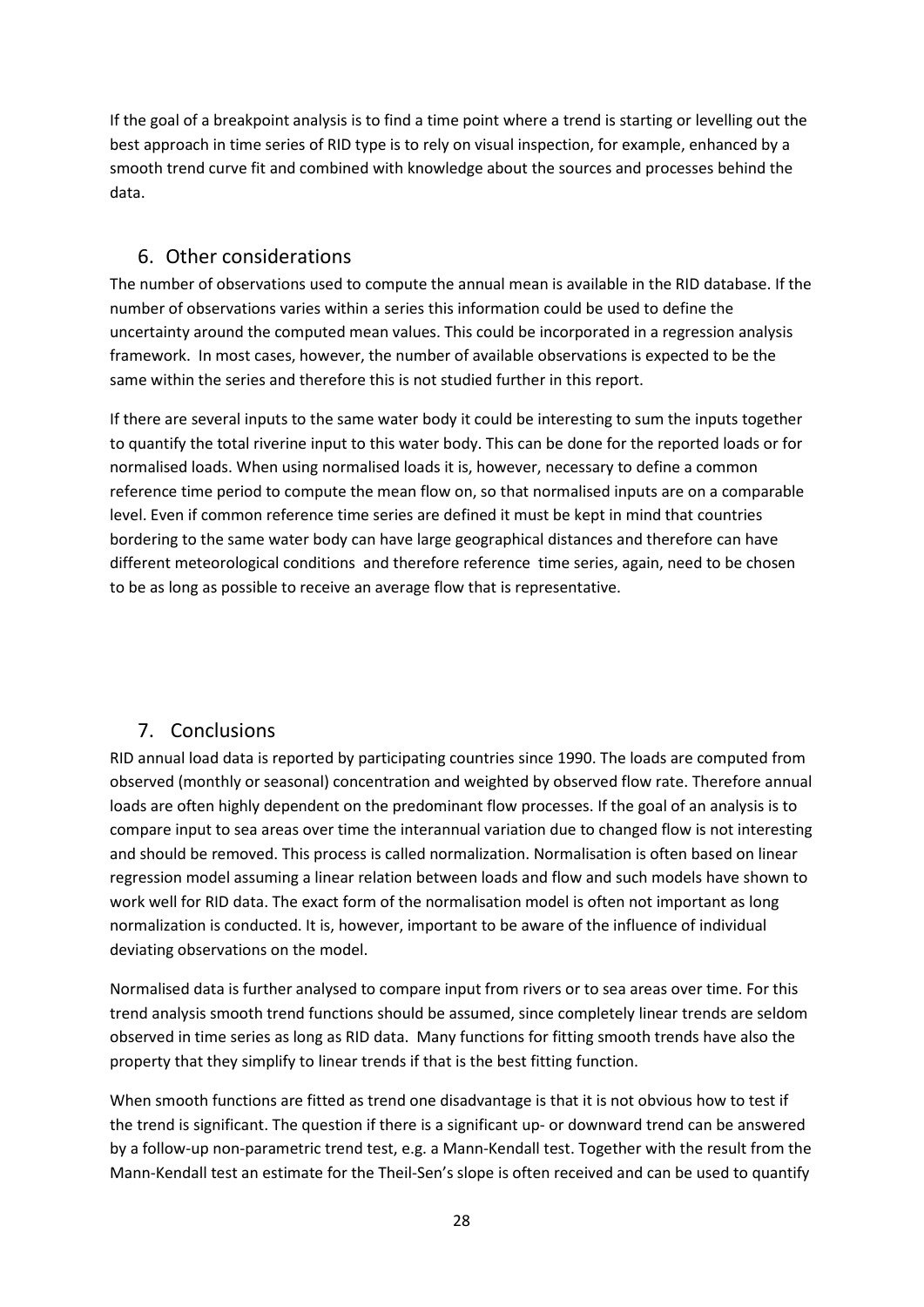the median change per year. Another possibility is to estimate the percentage change in levels for the last year compared to levels during the first year. Percentage change estimation is clearly very dependent on which levels are observed during the first year and therefore it needs to be certified that these levels are correct. A more robust version is to use modelled values for the first and last year using the trend analysis model. Even though also modelled values are influenced by outlying observations in the beginning and the end of the series these values are affected by a lesser degree.

Breakpoint analysis is sometimes suggested in connection to trend analysis. Typical breakpoint detection method search for potential break over the entire series, but have a higher probabilities to find such breaks near the middle of the series. In short series with a lot of variation, such as RID data, breakpoint detection methods can lead to either no significant results, since series are too short, or to significant breaks due to individual outlying observations. Furthermore many of the available methods only work on series without missing data. For RID data the application of breakpoint detection methods is not recommended. Instead, if there are reason to believe that the series can be split in two parts due to added or removed point sources, changes in analysis methods or other drastic changes in the series, normalisation and trend analysis should be done separately for the two parts.

## <span id="page-32-0"></span>8. References:

- Cleveland, W., Devlin, S., 1988. Locally Weighted Regression an Approach to Regression-Analysis by Local Fitting. J. Am. Stat. Assoc. 83, 596–610. doi:10.2307/2289282
- Gilbert, R.O., 1987. Sen's Nonparametric Estimator of Slope, in: Statistical Methods for Environmental Pollution Monitoring. John Wiley & Sons, pp. 217–219.
- Grimvall, A., Libiseller, C., Wahlin, K., 2009. MULTITREND. Linköpings universitet.
- Hastie, T., Tibshirani, R., 1986. Generalized Additive Models. Stat. Sci. 1, 297–310. doi:10.1214/ss/1177013604
- Hirsch, R.M., Slack, J.R., 1984. A Nonparametric Trend Test for Seasonal Data With Serial Dependence. Water Resour. Res. 20, 727–732. doi:10.1029/WR020i006p00727
- Larsen, S., Svendsen, L., 2013. Statistical aspects in relation to Baltic Sea Pollution Load Compilation. Task 1 under HELCOM PLC-6 (No. 33). Aarhus University, DCE – Danish Centre for Environment and Energy.
- Libiseller, C., Grimvall, A., 2002. Performance of partial Mann-Kendall tests for trend detection in the presence of covariates. Environmetrics 13, 71–84. doi:10.1002/env.507
- Mac Nally, R., Hart, B.T., 1997. Use of CUSUM Methods for Water-Quality Monitoring in Storages. Environ. Sci. Technol. 31, 2114–2119. doi:10.1021/es9609516
- Mann, H.B., 1945. Nonparametric Tests Against Trend. Econometrica 13, 245–259. doi:10.2307/1907187
- McGilchrist, C.A., Woodyer, K.D., 1975. Note on a Distribution-free CUSUM Technique. Technometrics 17, 321–325.
- OSPAR Comission, 2008. Comprehensive Study on Riverine Inputs and Direct Discharges (RID): Presentation and Assessment of the OSPAR Contracting Parties' RID 2006 DAta (No. 376/2008).
- Pettitt, A.N., 1979. A Non-Parametric Approach to the Change-Point Problem. J. R. Stat. Soc. Ser. C Appl. Stat. 28, 126–135.
- Sen, P.K., 1968. Estimates of the regression coefficient based on Kandall's tau. J. Am. Stat. Assoc. 63, 1379–1389. doi:10.2307/2285891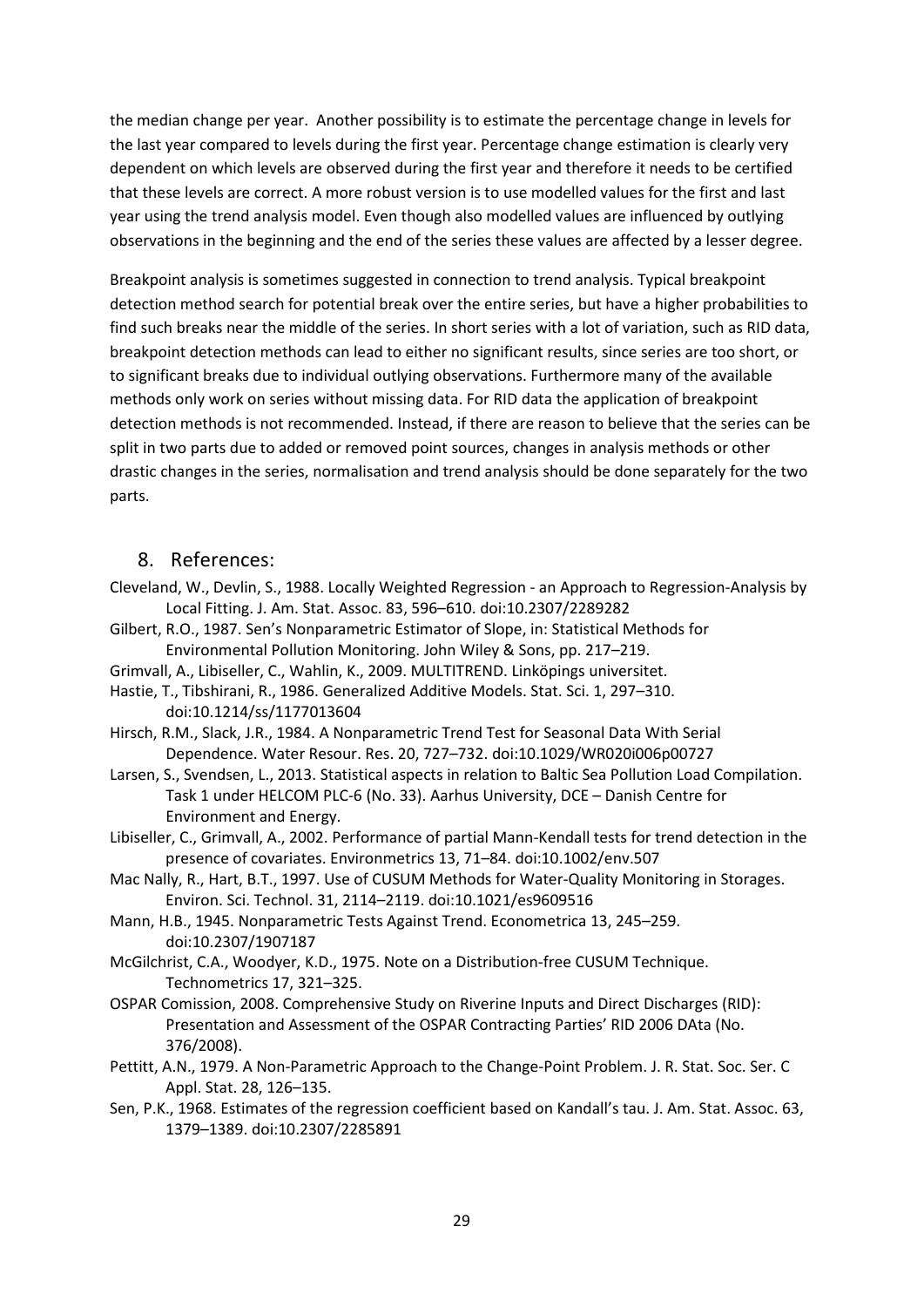- Stålnacke, P., Grimvall, A., 2001. Semiparametric approaches to flow normalization and source apportionment of substance transport in rivers. Environmetrics 12, 233–250. doi:10.1002/env.459
- Theil, H., 1959. A rank-invariant method of linear and polynomial regression analysis. I, II, III. Nederl Akad Wetensch 53, 386–392.
- Uhlig, S., Kuhbier, P., 2001. Trend methods for the assessment of effetiveness of reduction measures in the water system (UBA-FB No. 29822244), Environmental research of the federa ministry of the envionment, nature conservation and nuclear safety. Federal Environmental Agency, Berlin.
- von Brömssen, C., Fölster, J., Futter, M., McEwan, K., 2017. Statistical models for evaluating suspected artefacts in long term environmental data. manuscript.
- Wood, S., 2006. Generalized Additive Models An Introduction with R. CRC Press, Hoboken.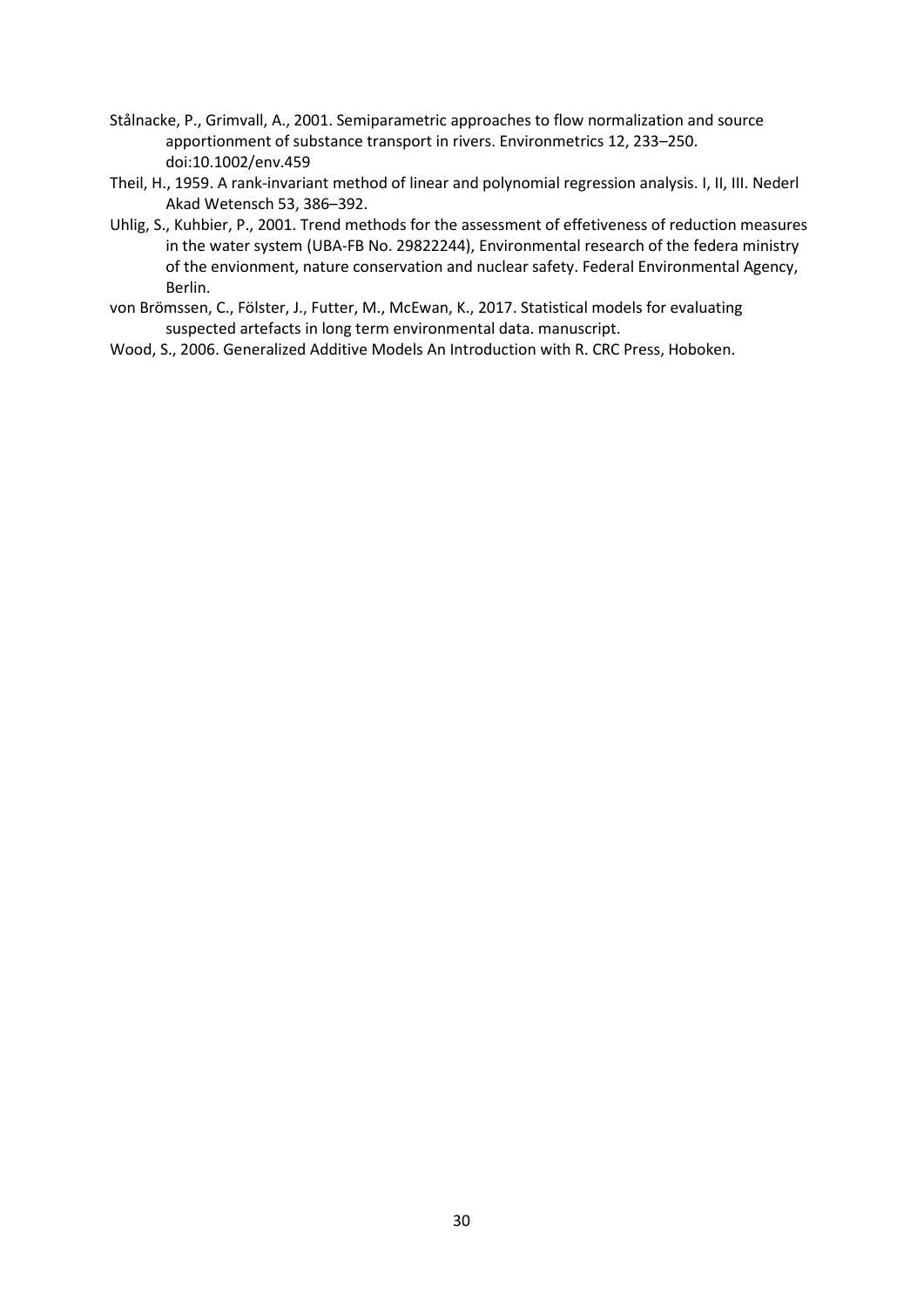## <span id="page-34-0"></span>Appendix A: R code for the extraction and analysis of RID data

#### <span id="page-34-1"></span>**Extraction of data from the RID database**

Data from the RID database are saved as text files, containing loads and flow data respectively. Files available are called:

for loads: RIDdatabase\_utdragnovember2016.txt

for flow: Flow rate november2016.txt).

```
RID <- read.table("Z:\my 
documents\Projekt\HaV\faktablad\Analysis\RIDdatabase_utdragnovember2016.txt
",sep="\t", na.strings="", header=TRUE)
```

```
RIDflow <- read.table("Z:\\my 
documents\\Projekt\\HaV\\faktablad\\Analysis\\Flow rate 
november2016.txt",sep="\t", na.strings="", header=TRUE)
```
In the database values for the mean, as well as lower and upper levels are stored as text variables and need therefore be converted to numerical values before analysis

```
RID$mean1<-as.numeric(as.character(RID$mean))
RID$lower1<-as.numeric(as.character(RID$lower))
RID$upper1<-as.numeric(as.character(RID$upper))
RIDflow$flow1<-as.numeric(as.character(RIDflow$flowRate))
```
Data stored in the RID database is ordered hierarchically from Country to 'main area' to individual rivers. Both sea areas and rivers from different countries can have the same areaID. To extract relevant data it is therefore necessary to select the country and within the country the correct areaID and 'Input table', where available input tables are

Table 5a: Sewage effluents to the maritime area Table 5b: Industrial effluents to the maritime area Table 5c: Total direct discharges to the maritime area Table 6a: Main riverine inputs to the maritime area Table 6b: Inputs of tributary rivers to the maritime area Table 6c: Total riverine inputs to the maritime area (For France: Table 6c represents unmonitored areas)

The examples here have no connection to the analysis presented in the main text except that the same script was used for those analysis.

Example 1: Extracting total phosphorus loads (determinantID=12) for sea area 183 in the UK

RID\_183\_TP<-subset(RID, determinandID==12 & country== "UK" & areaID == 183 & Input\_Table =='6c')

Extracting flow data for the same area:

RIDflow\_183<-subset(RIDflow, country =="UK" & areaID == 183)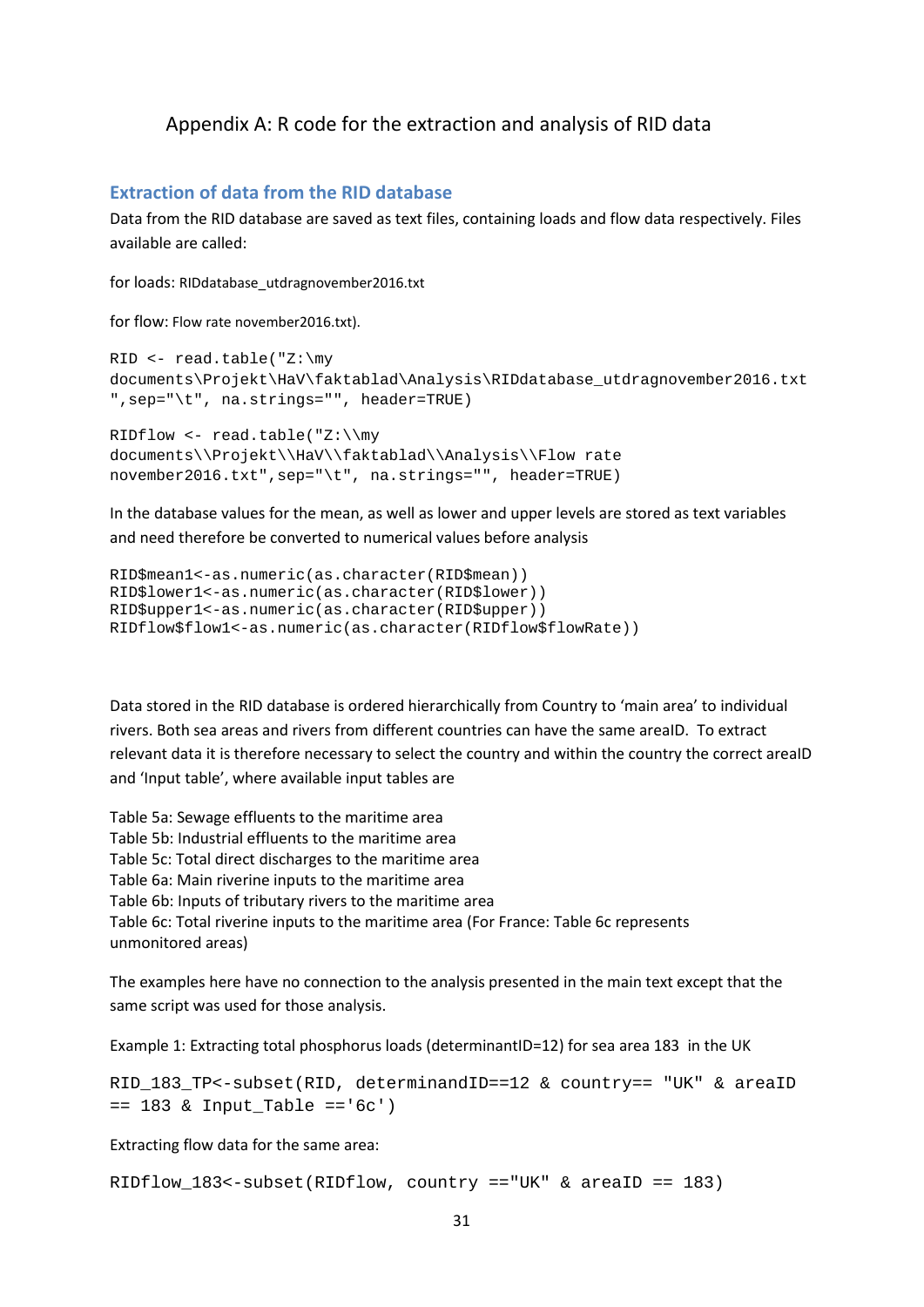In case mean values are missing in the database, but lower and upper bounds are given the mean is computed as the mean of lower and upper

```
RID_183_TP$mean1[is.na(RID_183_TP$mean1)]<-
(RID_183_TP$lower1[is.na(RID_183_TP$mean1)]+RID_183_TP$upper1[is.na(
RID_183_TP$mean1)])/2
```
Load and flow data is combined

```
RID_183<-merge(RID_183_TP, RIDflow_183, by.x="year", by.y="year", 
sort=TRUE, all=TRUE)
```
Only relevant variables are kept in the dataset: year, mean load, flow, lower and upper bound and the dataset is renamed to RIDn (the code after renaming the data set can be used for any sea area or river).

```
RID_183 <- subset(RID_183, select = c(year, mean1, flow1, lower1, 
upper1))
```
Example 2: Extracting total nitrogen loads (determinantID=11) for river 98 in Sweden):

Data for a river are extracted by determining the areaID for the river and selecting Input Table 6a. The remaining part corresponds to the selection of data for a sea area.

```
RID_98_TN<-subset(RID, determinandID==11 & country == "Sweden" & 
areaID == 98 & Input\_Table == '6a')RIDflow_98<-subset(RIDflow, country == "Sweden" & areaID == 98)
RID_98_TN$mean1[is.na(RID_98_TN$mean1)]<-
(RID_98_TN$lower1[is.na(RID_98_TN$mean1)]+RID_98_TN$upper1[is.na(RID
-98 TN$mean1)])/2
RID_98<-merge(RID_98_TN, RIDflow_98, by.x="year", by.y="year", 
sort=TRUE, all=TRUE)
RID_98 <- subset(RID_98, select = c(year, mean1, flow1, lower1, 
upper1))
```
#### <span id="page-35-0"></span>**Plotting data**

The following code can be used for any river of sea area. Therefor the dataset is renamed to the general RIDn. The first part produces plots as presented in Figure 1 and 4.

RIDn<-RID\_183

or

RIDn<-RID\_98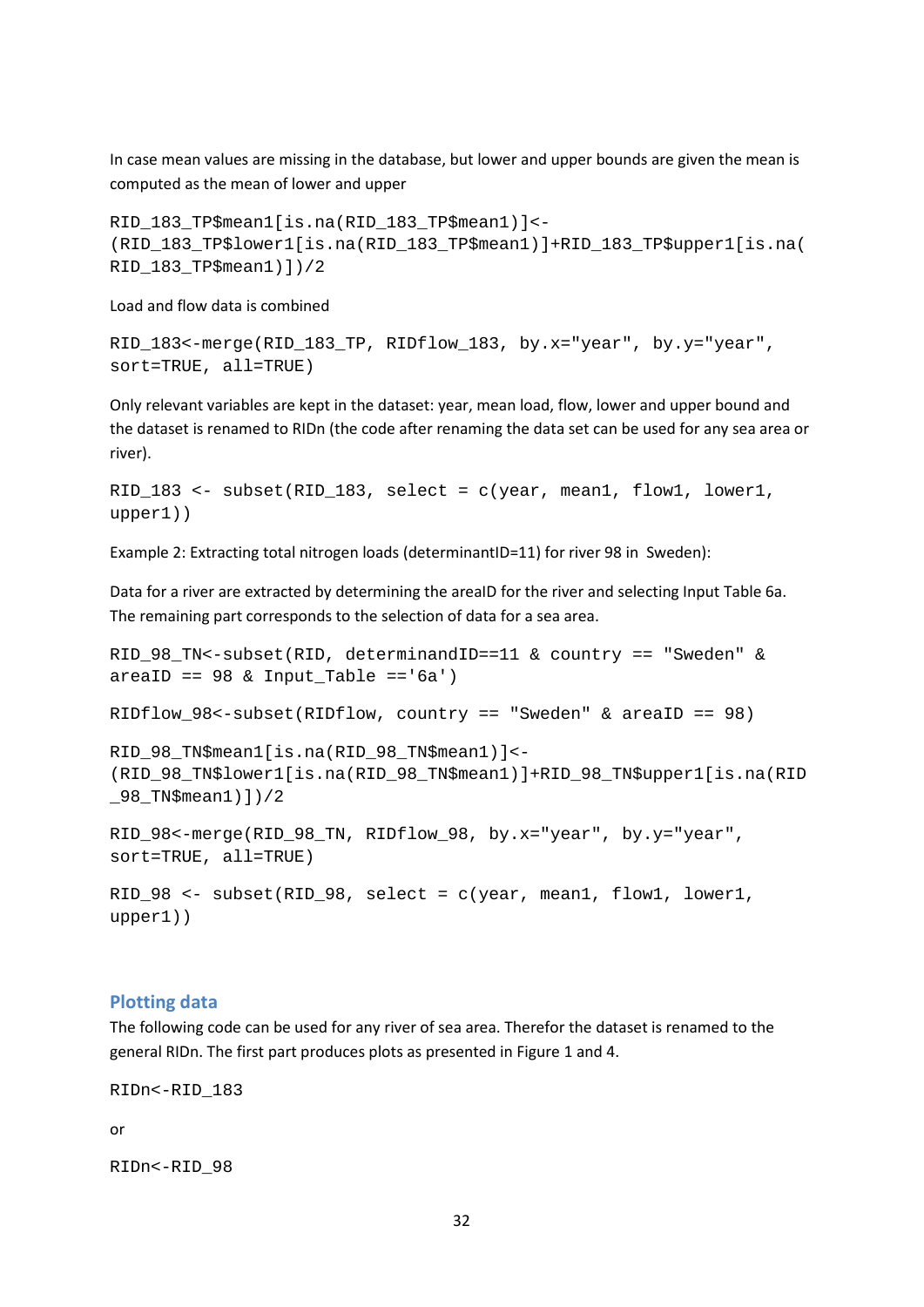Plots over total loads and flow and their relationship are made:

```
par(lend=1)
par(mfrow=c(2,1))par(max=c(5,4,2,4))plot(RIDn$year, RIDn$mean1, xlab="Year", type="h", lwd=10, 
ylab="Total phosphorus", xlim=c(1989, 2015), col="chocolate3")
par(new=T)
plot(RIDn$year, RIDn$flow1, axes=F, ylab="", type="l", lwd=4, 
xlim=c(1989,2015),xlab="", col="blue")
axis(side = 4, line=0, col="blue", lwd=2, col.axis="blue")
mtext(side = 4, line=2, 'Flow', col="blue" )
plot(RIDn$flow1, RIDn$mean1, xlab="Flow Rate", ylab="Total 
phosphorus", cex=1.2, pch=16 )
```
#### <span id="page-36-0"></span>**Removal of deviating observations or subsetting a series**

If some observations should be removed at this stage of the analysis it can easily be done making a subset of the data, e.g. by removing the year 1990-1992.

RIDn<-subset(RIDn, year!=1990 & year!=1991 & year!=1992)

#### <span id="page-36-1"></span>**Flow normalisation and trend analysis**

For the normalisation model the mgcv package is used and for computing Mann-Kendall tests the rkt package is used. Both packages need to be installed in R (Packages -> Install packages) and invoked:

library(mgcv)

```
library(rkt)
```
The flow reference value is needed to bring normalised values on the correct level. Here the mean of the available flow data for this series is used.

flowmean<-mean(RIDn\$flow1, na.rm=T)

The normalisation model is given in mod\_G with a smooth trend and a linear relationship to flow. Normalised values are computed from the model:

```
par(mfrow=c(1,1))mod_G<-gam(mean1~s(year)+flow1, data=RIDn)
RIDn$normalised_G<-RIDn$mean1-
mod_G$coefficients["flow1"]*RIDn$flow1+mod_G$coefficients["flow1"]*f
lowmean
```